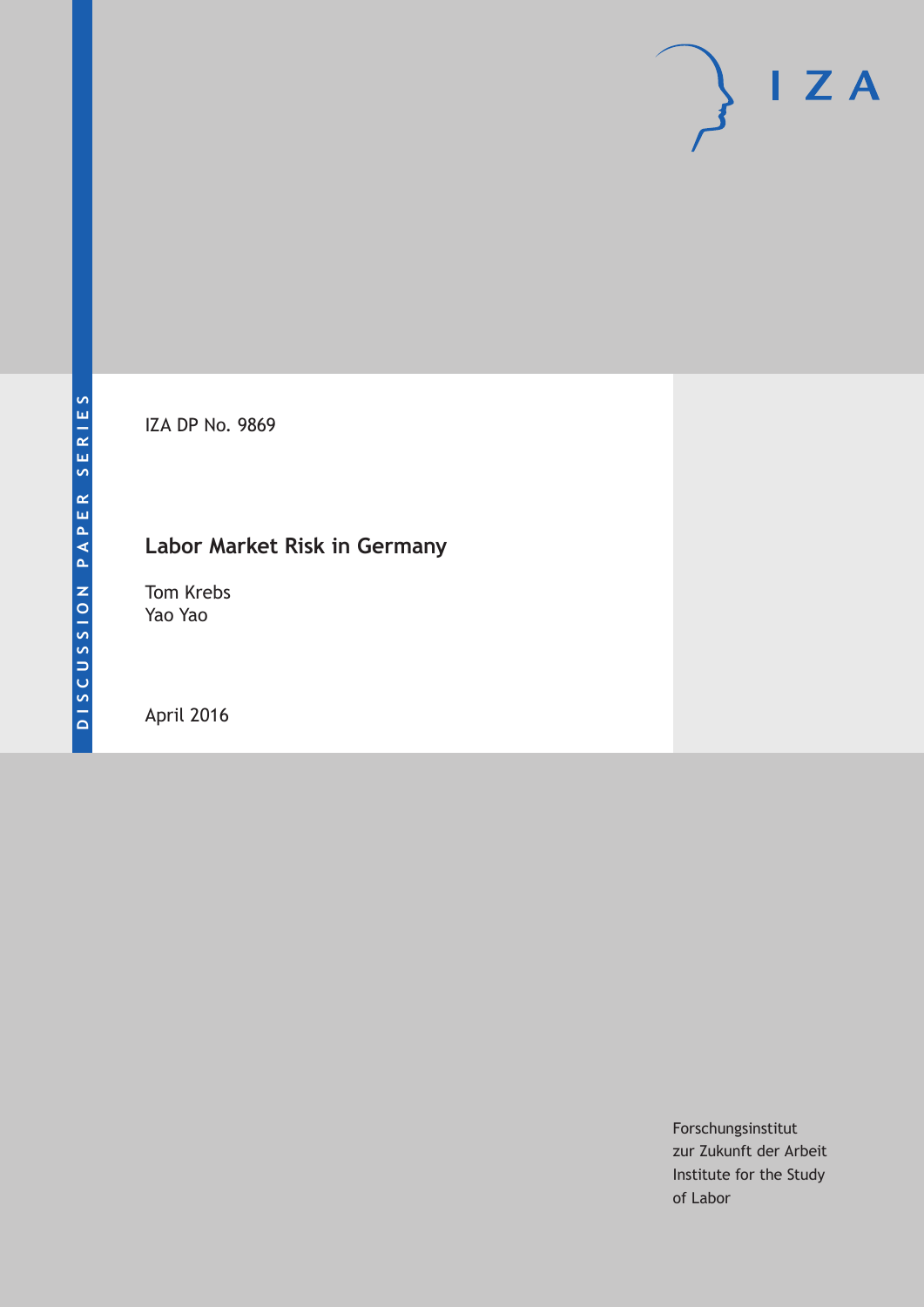# **Labor Market Risk in Germany**

# **Tom Krebs**

*University of Mannheim and IZA* 

### **Yao Yao**

*University of Birmingham* 

### Discussion Paper No. 9869 April 2016

IZA

P.O. Box 7240 53072 Bonn Germany

Phone: +49-228-3894-0 Fax: +49-228-3894-180 E-mail: iza@iza.org

Any opinions expressed here are those of the author(s) and not those of IZA. Research published in this series may include views on policy, but the institute itself takes no institutional policy positions. The IZA research network is committed to the IZA Guiding Principles of Research Integrity.

The Institute for the Study of Labor (IZA) in Bonn is a local and virtual international research center and a place of communication between science, politics and business. IZA is an independent nonprofit organization supported by Deutsche Post Foundation. The center is associated with the University of Bonn and offers a stimulating research environment through its international network, workshops and conferences, data service, project support, research visits and doctoral program. IZA engages in (i) original and internationally competitive research in all fields of labor economics, (ii) development of policy concepts, and (iii) dissemination of research results and concepts to the interested public.

IZA Discussion Papers often represent preliminary work and are circulated to encourage discussion. Citation of such a paper should account for its provisional character. A revised version may be available directly from the author.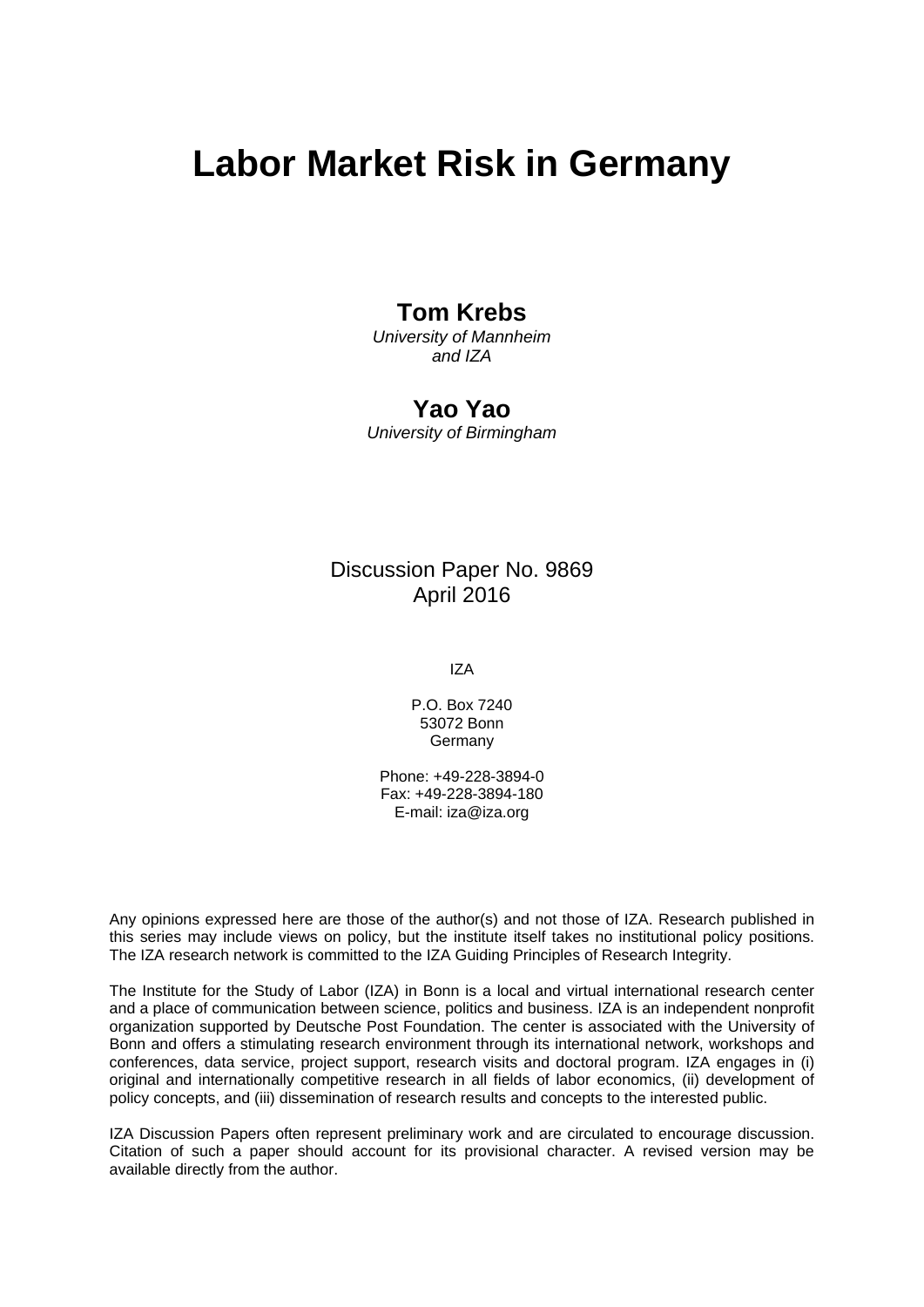IZA Discussion Paper No. 9869 April 2016

# **ABSTRACT**

# **Labor Market Risk in Germany\***

This paper uses annual data drawn from the GSOEP to estimate individual earnings risk (labor market risk) in Germany for the period 1983-2012. The econometric specification of the earnings process allows for transitory shocks and permanent shocks to individual earnings. We find that both the transitory component and the permanent component of earnings risk have been rising in West Germany in the 1990s and have remained at elevated levels in the 2000s. In contrast, labor market risk in East Germany did not rise. These findings are robust to different sample selection criteria and changes in the specification of the earnings process. We provide a simple welfare calculation that suggests that the negative welfare consequences of the observed rise in the permanent component of earnings risk in West Germany are substantial. We argue that the time series evidence is not consistent with the view that international trade integration has been a main driver of the observed rise in labor market risk in West Germany.

JEL Classification: J31, D52

Keywords: labor market risk, Germany

Corresponding author:

 $\overline{\phantom{a}}$ 

Tom Krebs Department of Economics University of Mannheim L7, 3-5, Room P05/06 68313 Mannheim Germany E-mail: tkrebs@uni-mannheim.de

<sup>\*</sup> We are grateful to participants at various conferences and seminars for many helpful comments. Tom Krebs thanks the IMF Research Department for its hospitality. The usual disclaimer applies.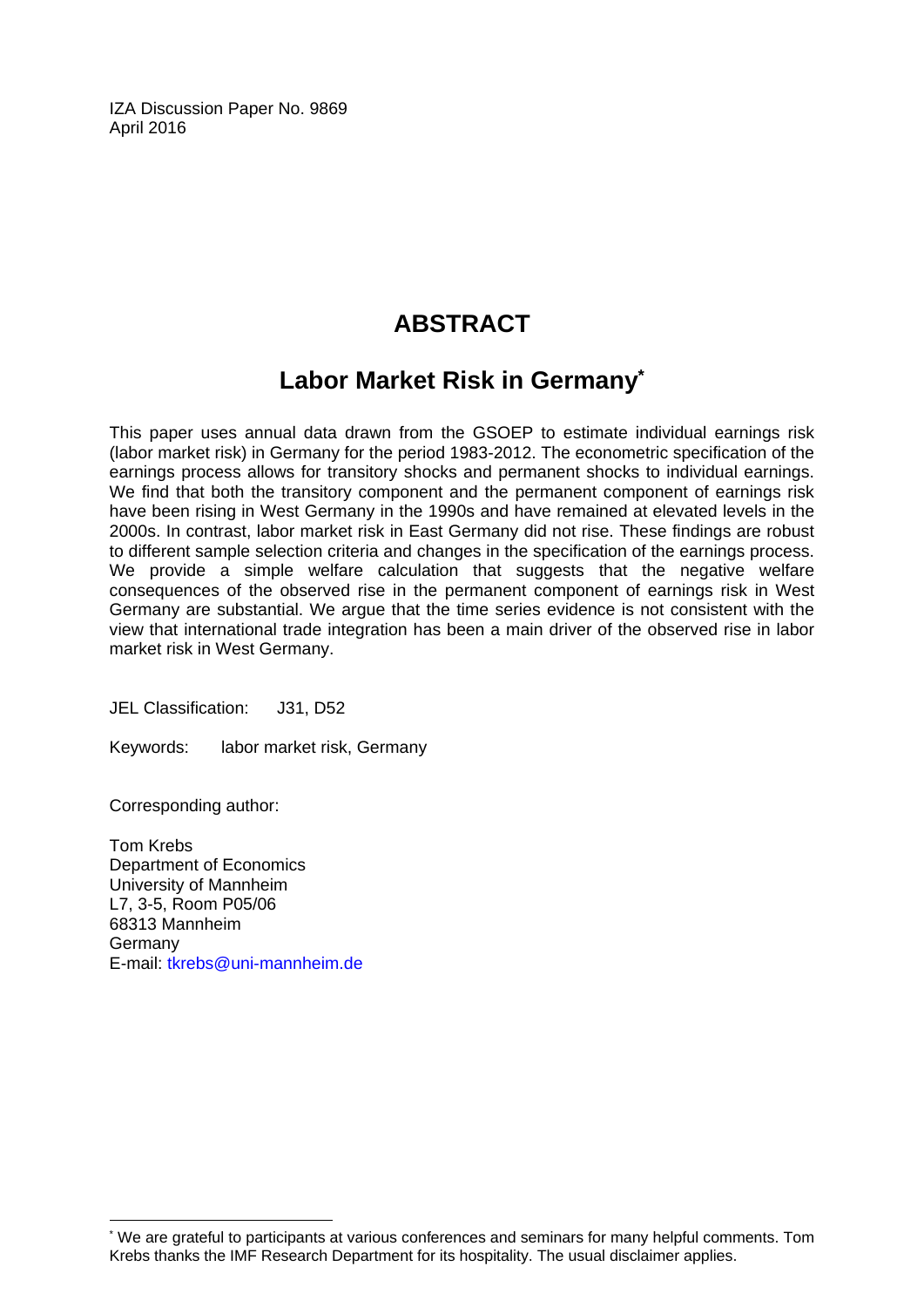# **1. Introduction**

Labor market risk is a prevalent phenomenon with important economic implications. Specifically, labor market risk affects consumption and welfare of risk-averse workers. In addition, labor market risk has important macroeconomic implications through its effect on physical capital accumulation (Aiyagari, 1994), human capital accumulation (Krebs, 2003), and labor supply (Heathcote, Storesletten, and Violante, 2010). Finally, labor market risk interacts in interesting ways with labor market institutions (Ljungqvist and Sargent, 1998). A large literature has estimated individual wage and earnings risk in the US using panel data drawn from the PSID.<sup>1</sup> A common approach in the literature is to assume that wage/earnings risk has a transitory component as well as a persistent/permanent component. A common finding in the literature is that the variances of both transitory and permanent shocks to wages and earnings are large, and that both have risen in the 1980s in the US (Gottschalk and Moffitt, 1994, and Meghir and Pistaferri, 2004).

There is little work in the literature estimating individual wage or earnings risk for Germany that is comparable to the US studies.<sup>2</sup> This lack of comparable evidence is somewhat surprising given that Germany is the largest economy in Europe and has experienced a number of interesting labor market developments over the last 30 years. Specifically, German reunification occurred in 1990, international trade strongly increased from the middle of the 1990s until the onset of the Great Recession in 2008, and deunionization started in the middle of the 1990s and continued until the mid 2000s. Estimates of individual wage or earnings risk for Germany can potentially shed some light on the important question to what extent these developments have affected labor market risk. In this paper, we fill this gap in the literature. Specifically, we use data drawn for the GSOEP, a data set comparable in scope and design to the PSID, to estimate the transitory and permanent components of earnings risk in Germany over the period 1983-2012 thereby filling an important gap in the

<sup>&</sup>lt;sup>1</sup>See, for example, Meghir and Pistaferri  $(2011)$  for a recent survey.

<sup>2</sup>Two noteworthy exceptions are Bayer and Juessen (2012) and Fuchs-Schuendeln, Krueger, and Sommer (2009), which we discuss in more detail below.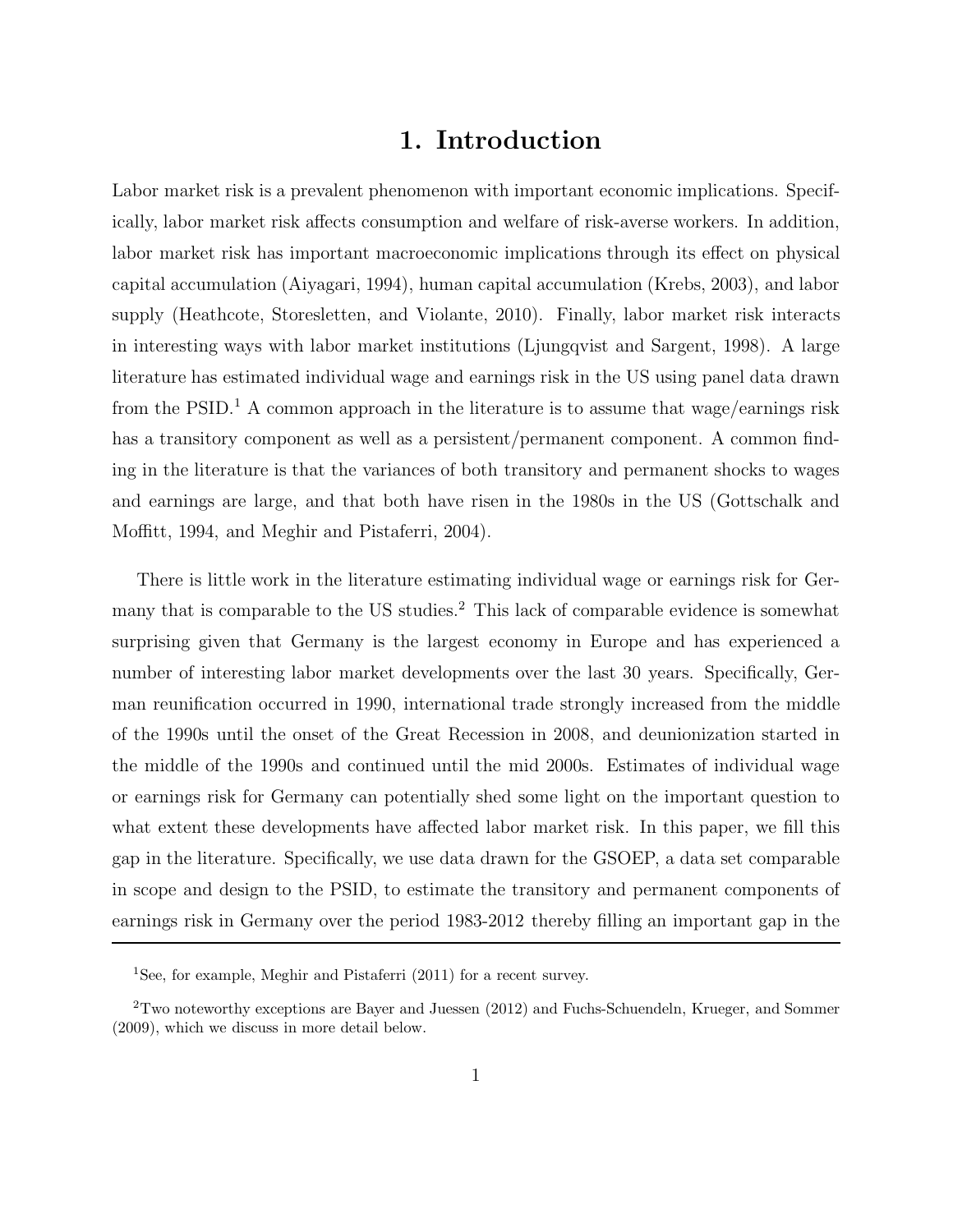literature. In addition, we assess the welfare significance of our empirical findings using a simple consumption-saving model along the lines of Constantinides and Duffie (1994) and Krebs (2007).

We follow the bulk of the empirical literature on the topic and assume that individual logearnings depend on a number of observable characteristics and a stochastic variable. Further, the stochastic variable is normally distributed and the sum of two components, a transitory component reflecting transitory earnings shocks and measurement error, and a persistent component reflecting persistent shocks to earnings. In line with several contributions to the literature, we further assume that the transitory component is an i.i.d. process and that the persistent component is fully permanent (random walk).<sup>3</sup> The respective variance parameters may depend on time and are interpreted as earnings risk. Finally, as in most of the literature on the topic, we estimate these variance parameters using selected moment conditions and the equally weighted minimum distance estimator.

Our main results are summarized in Figures 1 and 2. For West Germany, both the transitory component and the permanent component of individual earnings risk started to move up at the beginning of the 1990s reaching its peak around the end of the 1990s and followed by a slight decline of the transitory component. Further, the long-run levels of earnings risk in West Germany in the 2000s, transitory as well as permanent, are substantially higher than their respective levels at the beginning of the 1990s. The developments in East Germany are very different from the West German experience. Transitory as well as permanent earnings risk initially declined in the early 1990s and then remained roughly constant until the end of our sample period. These findings are robust to different sample selection criteria and changes in the specification of the earnings process.

From an economic point of view, the distinction between transitory and persistent income shocks is crucial, and a decomposition of observed income changes into individual components

<sup>3</sup>See section 3.1 for a detailed discussion of the various assumptions used in the literature. Note that in our robustness analysis we also consider an extension with a third component that follows an MA(1) process.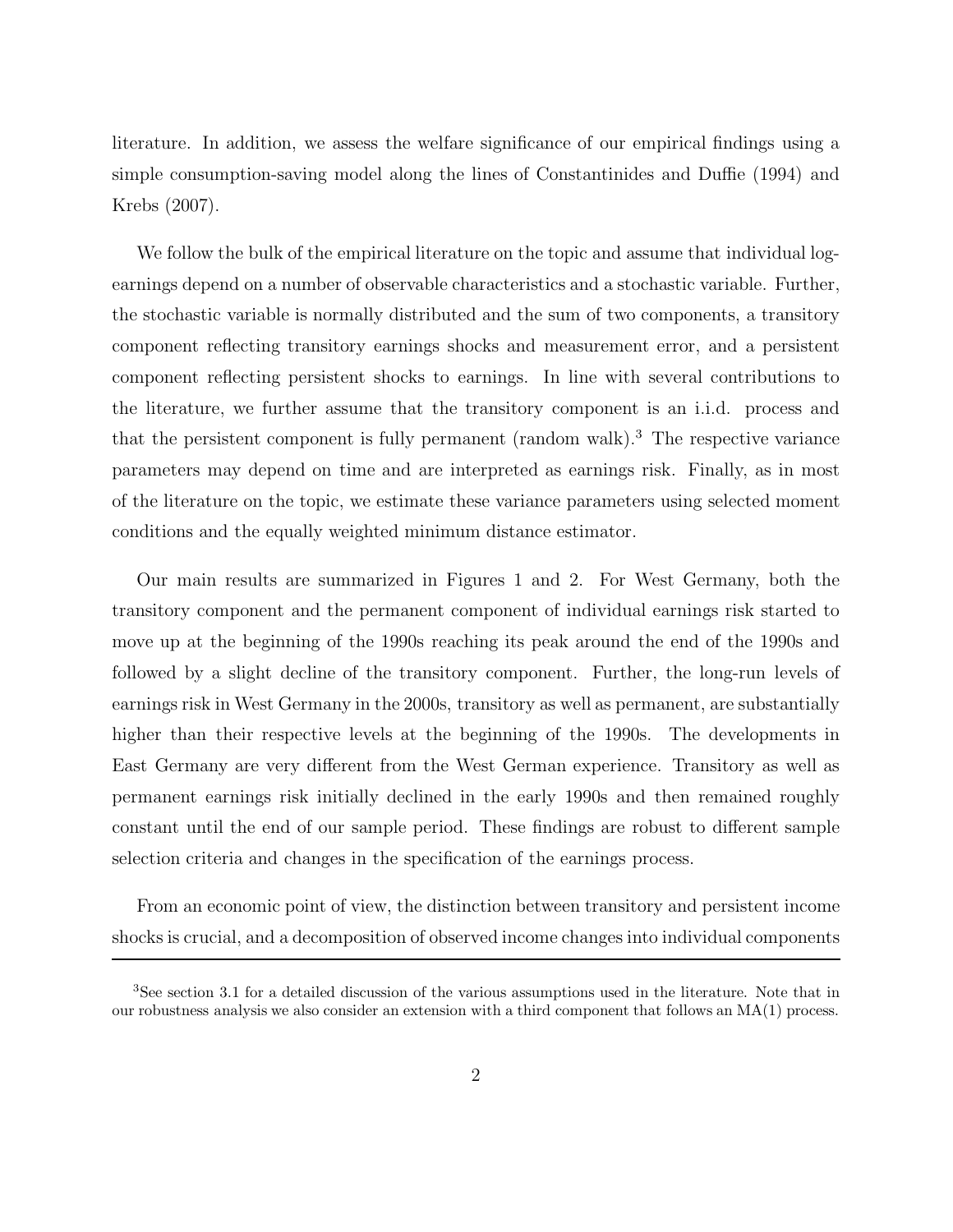is therefore essential if the estimates are used as an input into economic models. However, one drawback of this approach is that the estimates often have high standard errors and heavily depend on the moment conditions used, which makes the precise detection of time trends somewhat difficult.<sup>4</sup> To confirm that the time trends in earnings risk depicted in Figures 1 and 2 are not spurious, we follow Guvenen, Ozkan, and Song (2014) and estimate the variance of the one-year changes and the variance of the five-year changes in (log)-earnings. This approach has the advantage that it delivers very precise estimates of earnings risk, but has the drawback that it does not allow for an unambiguous decomposition into transitory and persistent/permanent income shocks. Figures 3 and 4 show our estimates of the variances of one-year and five-year changes in log-earnings and confirm the main time trends depicted in Figure 1 and 2. Specifically, in West Germany the variances of both the one-year changes and the five-year changes of log-earnings started to move up at the beginning of the 1990s and then somewhat declined around the end of the 1990s. Further, these variances settled down at substantially elevated long-run levels in the 2000s. In contrast, the development in East Germany have been very different from the West German experience: the variances of both one-year changes and five-year changes initially declined and then remained roughly constant.

In addition to the empirical analysis, we provide a quantitative evaluation of the welfare consequences of the rise in labor market risk in West Germany in the 1990s based on a dynamic general equilibrium model with incomplete insurance markets along the lines of Constantinides and Duffie (1996) and Krebs (2007). The model allows for a closed-form solution for welfare as a function of the underlying parameters governing preferences and the earnings process. We find that the welfare cost of the rise in the permanent component of earnings risk in West Germany are substantial: 8.1 percent of lifetime consumption for moderate degree of risk aversion (log-utility). In comparison, the welfare cost of business cycles in the US are around two orders of magnitude smaller (Lucas, 2003). We note,

<sup>4</sup>This problem is well-known in the literature. See, for example, Meghir and Pistaferri (2011) for a thorough discussion.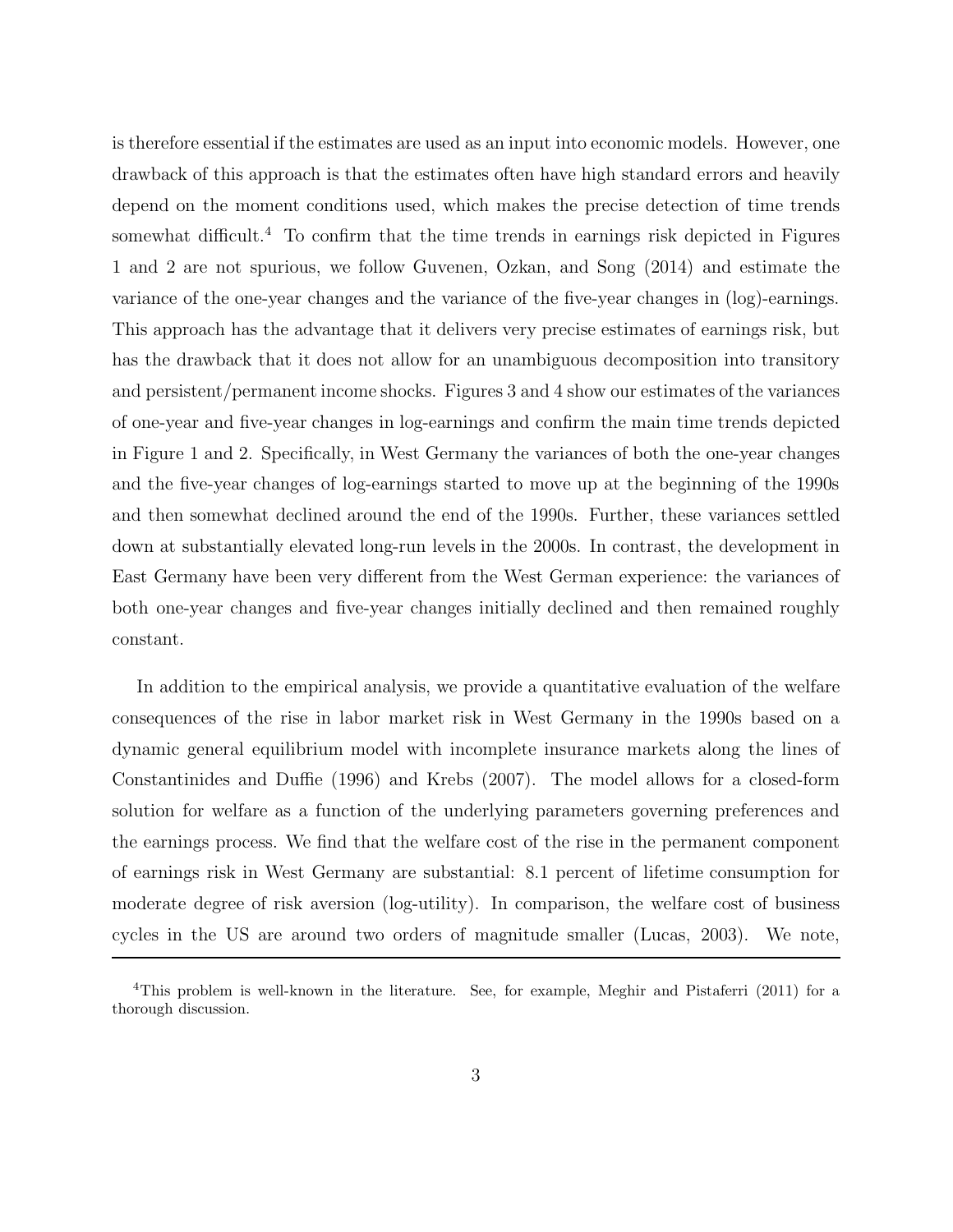however, that our welfare calculations do not take into account any endogenous change in insurance (Krueger and Perri, 2006) or aggregate productivity (Heathcote, Storesletten, Violante, 2010).

Our findings can in principle shed some light on the question to what extent international trade affects labor market risk. Specifically, the German economy experienced a strong and steady increase in international trade from the middle of the 1990s until the onset of the Great Recession in 2008 – see Figure 5. Popular discussions often suggest that this process of "globalization" might have led to heightened levels of risk in the labor market.<sup>5</sup> Our finding that individual earnings risk in West Germany has been declining or steady since the end of the 1990s (see Figure 1), a time when openness to international trade strongly increased, is difficult to reconcile with the idea that international trade has a significant positive effect on labor market risk.<sup>6</sup> Clearly, the timing of the increase in labor market risk in West Germany suggests that German reunification played an important role,<sup> $7$ </sup> but the time series evidence presented here can only provide suggestive evidence. We leave for future research a deeper analysis of the link between labor market risk in Germany and various fundamental factors (international trade, technological progress, labor market institutions).

Bayer and Juessen (2012) and Fuchs-Schuendeln, Krueger, and Sommer (2009) are two important contributions that estimate earnings/wage risk in Germany following an approach similar to ours. Bayer and Juessen (2012) do not estimate time-dependent variance parameters and therefore cannot discuss the time trend in labor market risk, which is the main issue

<sup>&</sup>lt;sup>5</sup>See Krebs, Krishna, and Maloney (2010) for a discussion of the theoretical literature on the link between trade and income risk.

 $6$ Our finding is, however, in line with the results reported in Krebs, Krishna, and Maloney (2010), who used Mexican data and found no evidence that trade liberalization has long-lasting effects on labor income risk. Thus, our paper provides additional evidence that there is no simple long-run relationship between globalization (openness to international trade) and individual labor market risk.

<sup>7</sup>Note that German reunification affected the West German labor market in various ways. For example, large net migration from East Germany to West Germany occured (Fuchs-Schuendeln, Krueger, and Sommer, 2009). Further, eastward expansion of the European Union allowed German firms to move production plans to close-by low-wage countries in Eastern Europe.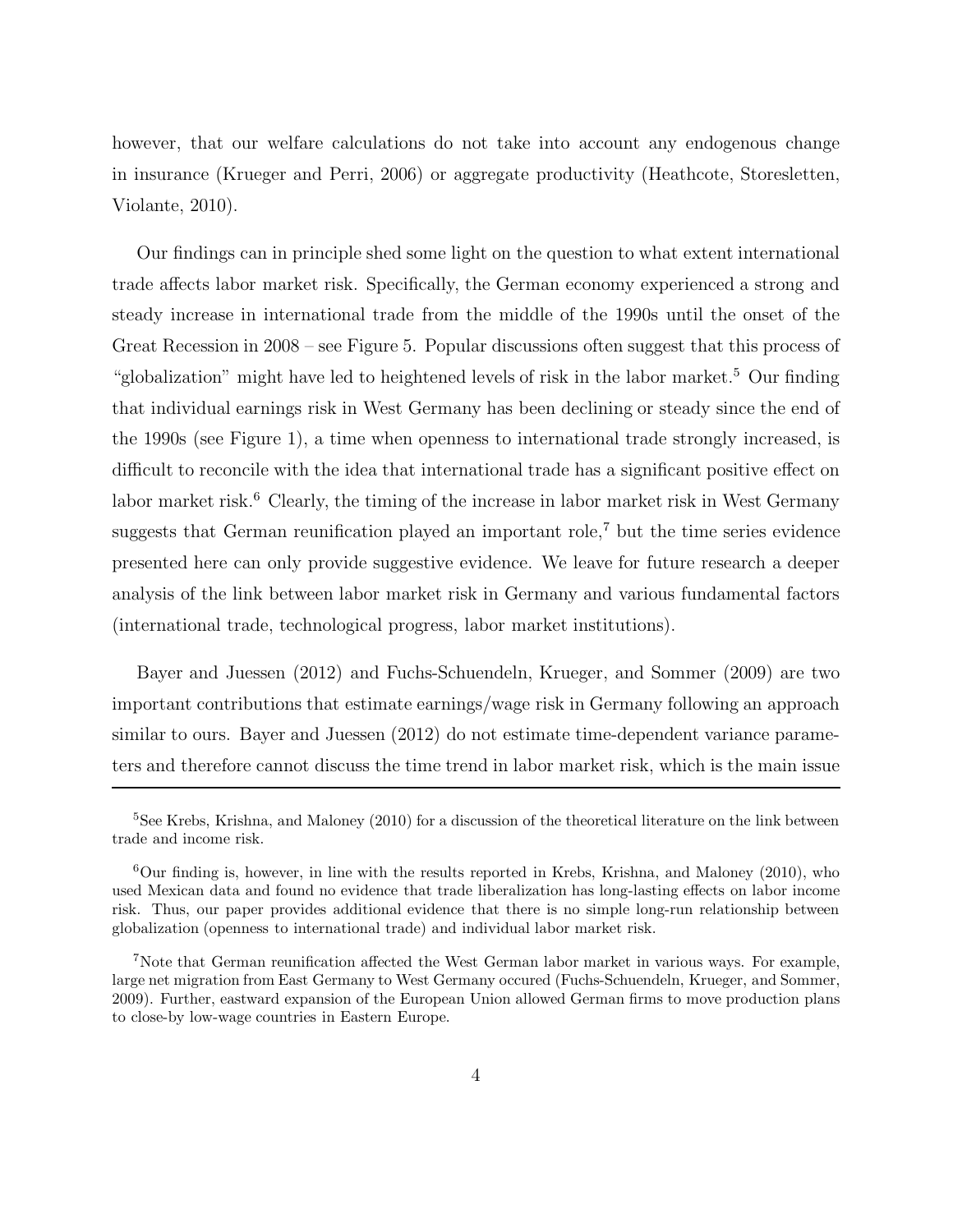we address in this paper. Our paper is closely related to Fuchs-Schuendeln, Krueger, and Sommer (2009), who use an econometric methodology similar to ours to generate year-byyear estimates of transitory and persistent earnings risk. In line with the estimates reported in Fuchs-Schuendeln, Krueger, and Sommer (2009), we find that both the transitory and permanent component of earnings risk increased in the 1990s. Our work goes beyond the work by Fuchs-Schuendeln, Krueger, and Sommer (2009) in a number of ways. First, we provide separate estimates for West Germany and East Germany, a distinction that turns out to be crucial since only earnings risk in West Germany increased in the 1990s. Second, we have eight more years of observation available and therefore provide estimates of the various components of earnings risk up to 2008, which is important to infer that most of the increase of labor market risk that occurred in the 1990s was not reversed in the 2000s.<sup>8</sup> Third, we provide a number of checks that show that our results are robust to different sample selection criteria and different specifications of the earnings process. Finally, we provide a simple calculation that suggests that the estimated increase in labor market risk in West Germany is quantitatively important from a welfare point of view.

## **2. Data**

Our data are drawn from the German Socio-Economic Panel (GSOEP). The GSOEP is an annual longitudinal survey of private households and individuals in Germany with a structure and design similar to the PSID, which is the data set mainly used in the literature to estimate individual income risk in the US. It was first conducted in 1984 in West Germany with about 4500 households and after German re-unification 2170 households from East Germany were included in 1991. In 1998 and again in 2000 refreshment samples were added increasing the total sample size substantially. We use data drawn from the waves from 1984 to 2013. Since the variables of interest (earnings) refer to the year prior to the survey this means that we have observations for the years 1983 to 2012.

<sup>8</sup>Fuchs-Schuendeln, Krueger, and Sommer (2009) use a sample of annual earnings that ends in 2004 and their estimates of earnings risk go only up to 2002.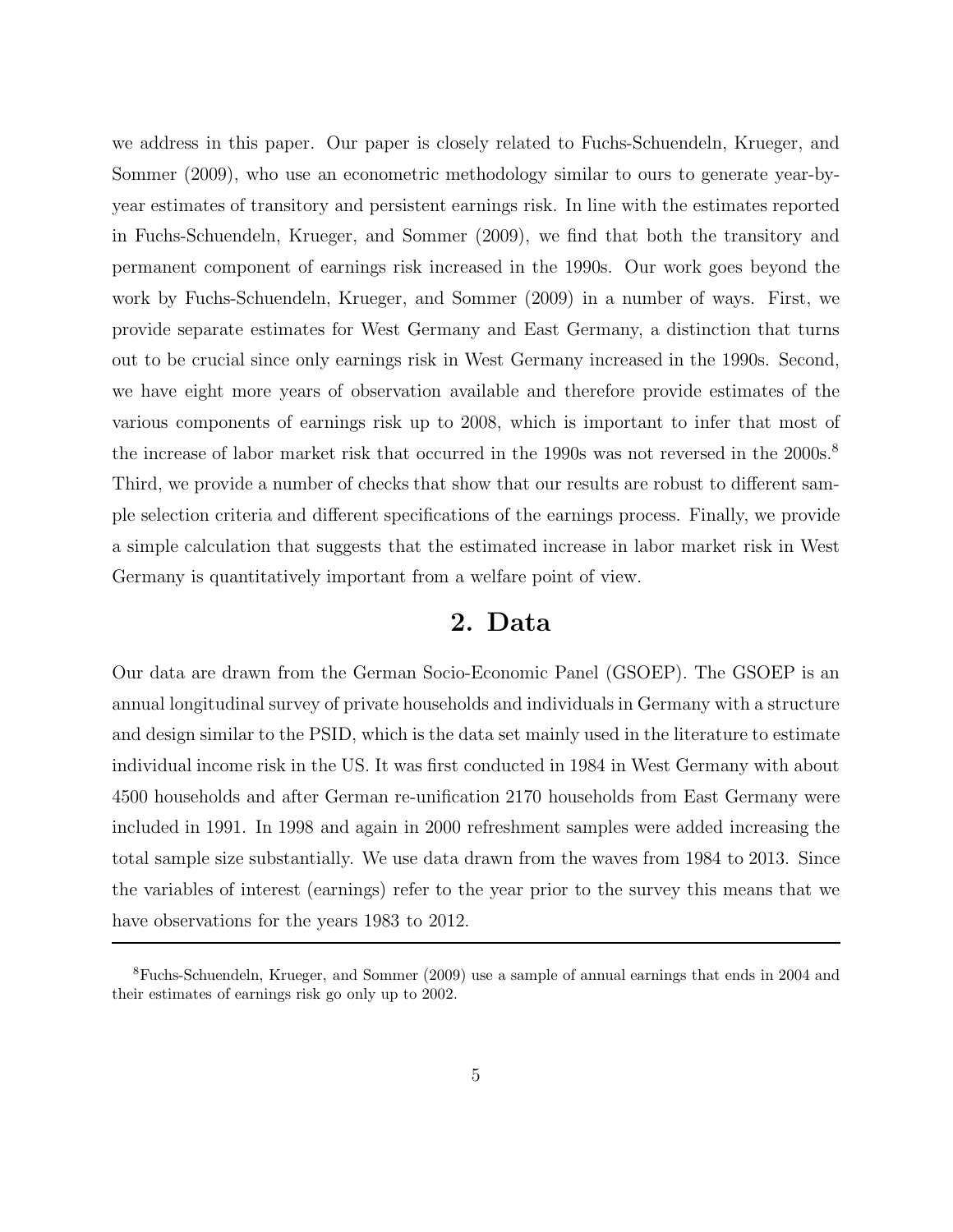We include all subsamples in GSOEP except for the 'Oversampling of high income' subsample, which is eliminated to minimize potential selection bias. We focus on individuals who are head of households of age 25 to 60. Our measure of labor income is annual earnings of individuals, defined as the summation of wages and salaries from all employment including training, primary and secondary jobs and self-employment, plus income from bonuses, over-time, and profit sharing. We eliminate individuals whose hourly wage rate is below a certain threshold (less than 3 euros per hour) in order to minimize measurement error by ruling out implausibly low income. Lastly, self-employed head of households are not included since reported earnings of this group has a capital income component. In our robustness analysis we return to the issue of minimal wages and self-employment. We often split the sample into two subsamples for East Germany (the previous German Democratic Republic, GDR) and West Germany (the Federal Republic of Germany). Note that the first year of observation for East Germany is 1991.

## **3. Econometric Approach**

### **3.1 Specification**

The GSOEP provides us with annual earnings (labor income) of individuals. As in previous empirical work, we assume that the log of labor income of individual i in year t,  $\ln y_{it}$ , is given by:

$$
\ln y_{it} = \alpha_t + X_{it}\beta_t + u_{it} \tag{1}
$$

In equation (1),  $\alpha_t$  and  $\beta_t$  denote time-varying coefficients and  $X_{it}$  is a vector of observable characteristics: gender, age, experience, education, and region. Note that speciation (1) restricts the return to observable characteristics to be the same across individuals, but allows these returns to vary over time. The variable  $u_{it}$  is the stochastic component of earnings and represents individual income changes that are unpredictable. We assume that this stochastic term is the sum of two components, a permanent component  $\omega_{it}$  and a transitory component  $\eta_{it}$ 

$$
u_{it} = \omega_{it} + \eta_{it} \tag{2}
$$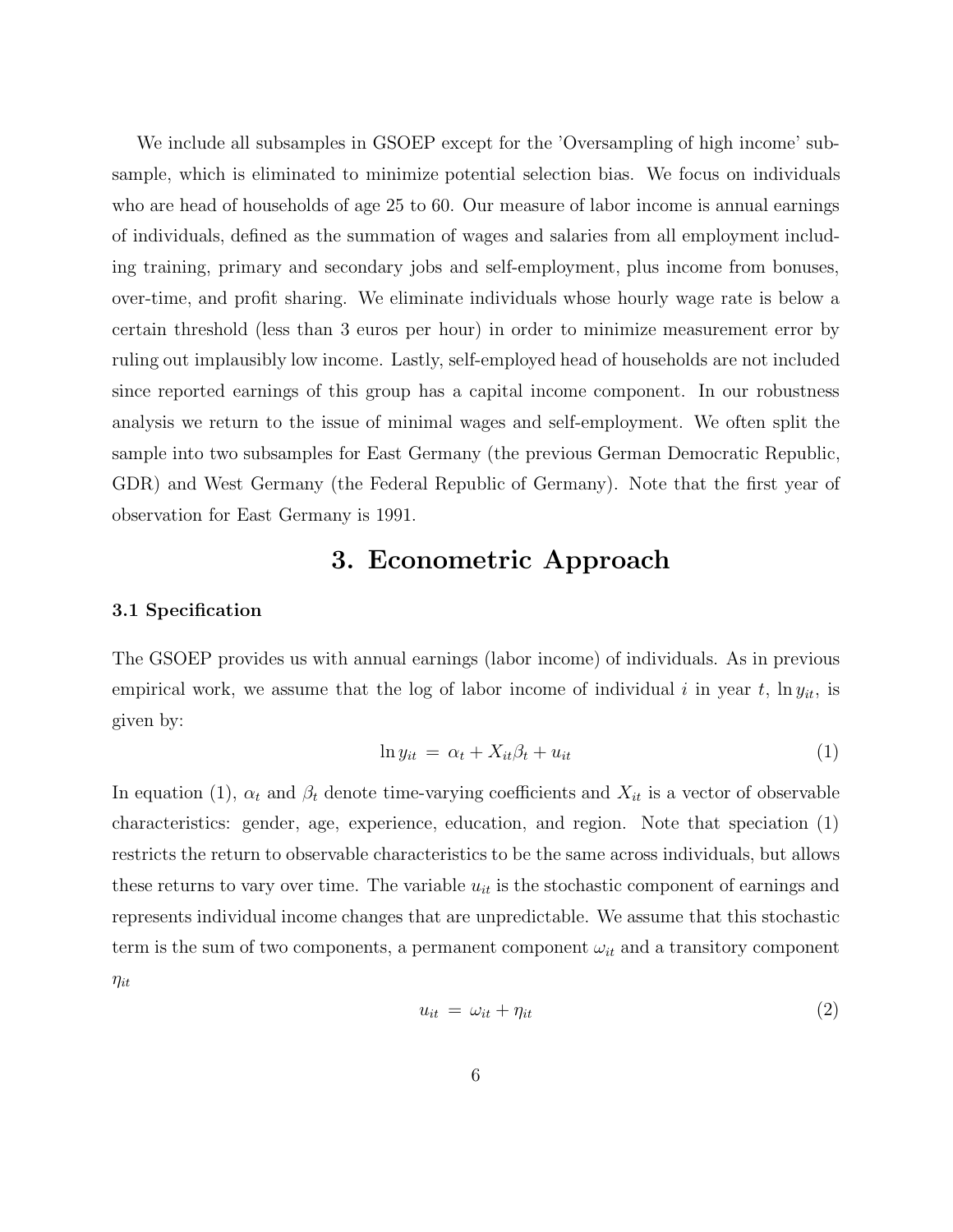Shocks to  $\omega_{it}$  are fully persistent in the sense that this component follows a random walk:

$$
\omega_{i,t+1} = \omega_{it} + \epsilon_{i,t+1} \tag{3}
$$

where the innovation terms,  $\epsilon_{it}$ , are independently distributed over time and i.i.d. across individuals with  $\epsilon_{i,t+1} \sim N(0, \sigma_{\epsilon,t+1}^2)$ . The transitory shocks have no persistence, that is, they are independently distributed over time. We further assume that they are i.i.d across individuals with  $\eta_{it} \sim N(0, \sigma_{\eta,t}^2)$ . Clearly,  $\eta_{it}$  captures both temporary income shocks and measurement error.

Our specification for the labor income process is in accordance with the empirical work on US labor income risk. For example, Moffitt and Gottschalk (1994), Carroll and Samwick (1997), Gourinchas and Parker (2002), and Heathcote, Perri, and Violante (2010) estimate earnings risk based on PSID data and use exactly our specification. Further, Fuchs-Schuendeln, Krueger, and Sommer (2009) use the GSOEP data for Germany and Krebs, Krishna, and Maloney (2010) use Mexican data to estimate earnings risk based on the specification (1)-(3). Storesletten, Telmer and Yaron (2004) assume that the permanent component is an  $AR(1)$  process, but estimate an autocorrelation coefficient close to one (the random walk case). Finally, some papers have allowed for a third,  $MA(1)$ , component (Meghir and Pistaferri, 2004). See Meghir and Pistaferri (2011) for a survey of the literature. In our robustness analysis we returns to this issue and introduce an additional MA(1) component as in Meghir and Pistaferri (2004).

The random walk assumption for  $\omega$  is particularly attractive for understanding the fanning out of consumption over the life-cycle as first documented in Deaton and Paxson (1994). However, it has been questioned by some authors, most recently by Guvenen (2009), who shows that the estimation of the parameters of an earnings process with heterogeneity in income profiles suggest an autocorrelation coefficient for the persistent component substantially less than one (the random walk). In contrast, Baker and Solon (2003) using Canadian data find evidence in favor of a substantial random walk component and heterogeneity in growth rates. Further, Hryshko (2012) uses Monte Carlo simulations to show that the ran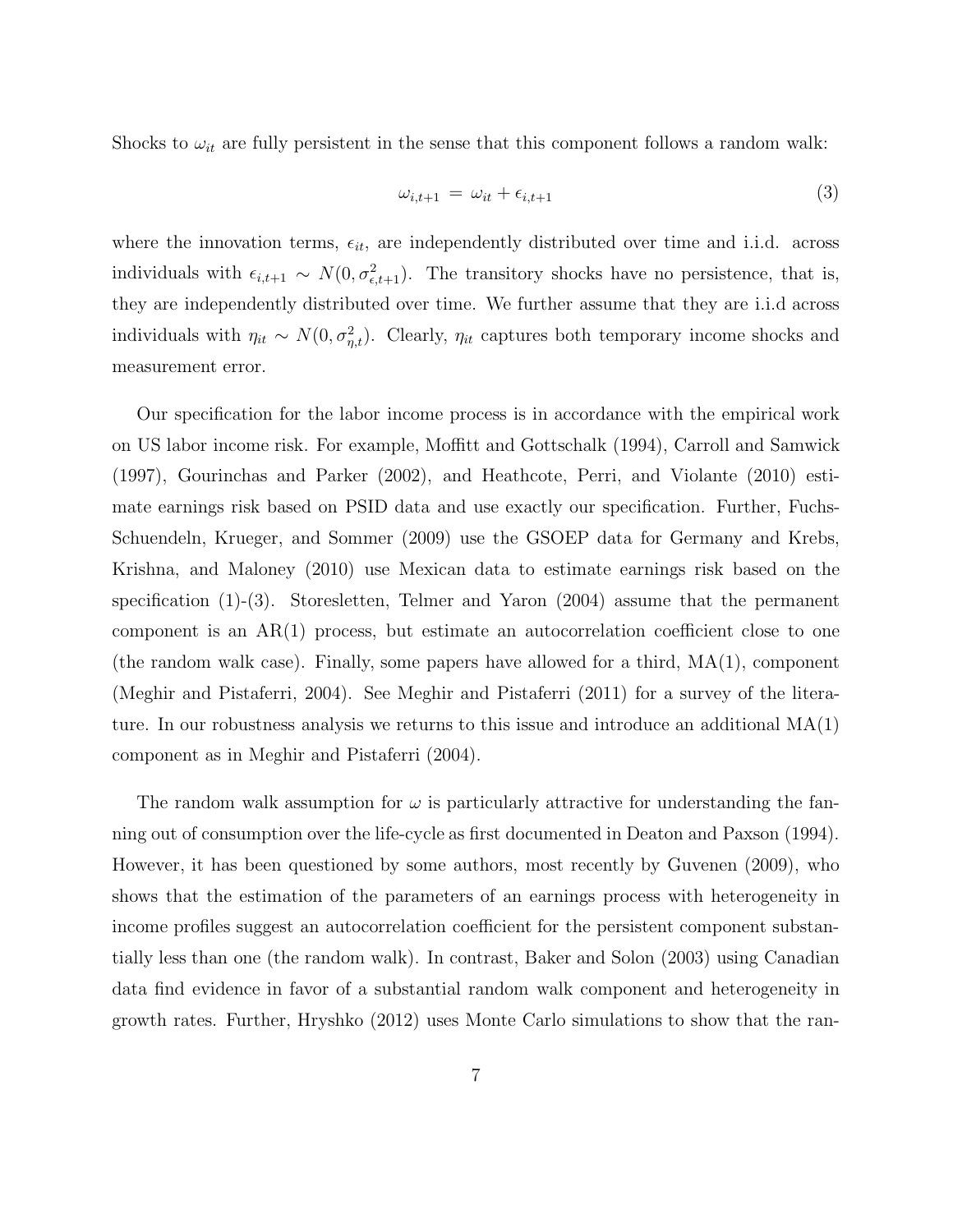dom walk hypothesis cannot be rejected in the PSID data, and finds little evidence for heterogeneous growth rates. Meghir and Pistaferri (2011) survey the literature and conclude that a (near) random walk component in earnings is not rejected by the existing evidence, though some conflicting results remain in the literature.

### **3.2 Estimation**

Consider the change in the residual of earnings of individual i between year t and  $t + n$ :

$$
\Delta_n u_{it} = u_{i,t+n} - u_{it}
$$
\n
$$
= \epsilon_{i,t+1} + \ldots + \epsilon_{i,t+n} + \eta_{i,t} + \eta_{i,t+n}
$$
\n
$$
(4)
$$

The variances of these *n*-year changes are given by

$$
var\left[\Delta_n u_{it}\right] = \sigma_{\epsilon, t+1}^2 + \ldots + \sigma_{\epsilon, t+n}^2 + \sigma_{\eta, t}^2 + \sigma_{\eta, t+n}^2 \tag{5}
$$

Following a number of contributions in the literature (see our discussion below), we us the moment restrictions (5) to estimate the risk parameters  $\sigma_{\epsilon,t}^2$  and  $\sigma_{\eta,t}^2$  using an equally weighted minimum distance estimator. Specifically, we choose the risk parameters  $\sigma_{\epsilon,t}^2$  and  $\sigma_{\eta,t}^2$  to minimize the distance function

$$
\sum_{t,n} \left( v \hat{a} r [\Delta_n u_{it}] - \left( \sigma_{\epsilon,t+1}^2 + \ldots + \sigma_{\epsilon,t+n}^2 + \sigma_{\eta,t}^2 + \sigma_{\eta,t+n}^2 \right) \right)^2 \tag{6}
$$

where  $v\hat{a}r[\Delta_n u_{it}]$  are the corresponding sample variances. Note that in general we have more moment conditions than parameters and the system is therefore overidentified. The first-order conditions associated with the minimum-distance problem give rise to a linear equation system for the estimates  $\hat{\sigma}_{\epsilon,t}^2$  and  $\hat{\sigma}_{\eta,t}^2$ .

Some intuition for the way our approach separates permanent from transitory shocks can be obtained by looking at the case of time-independent risk parameters  $\sigma_{\epsilon,t}^2$  and  $\sigma_{\eta,t}^2$ . In this case, the moment restrictions (5) become

$$
var[\Delta_n u_{it}] = 2\sigma_\eta^2 + \sigma_\epsilon^2 n \tag{7}
$$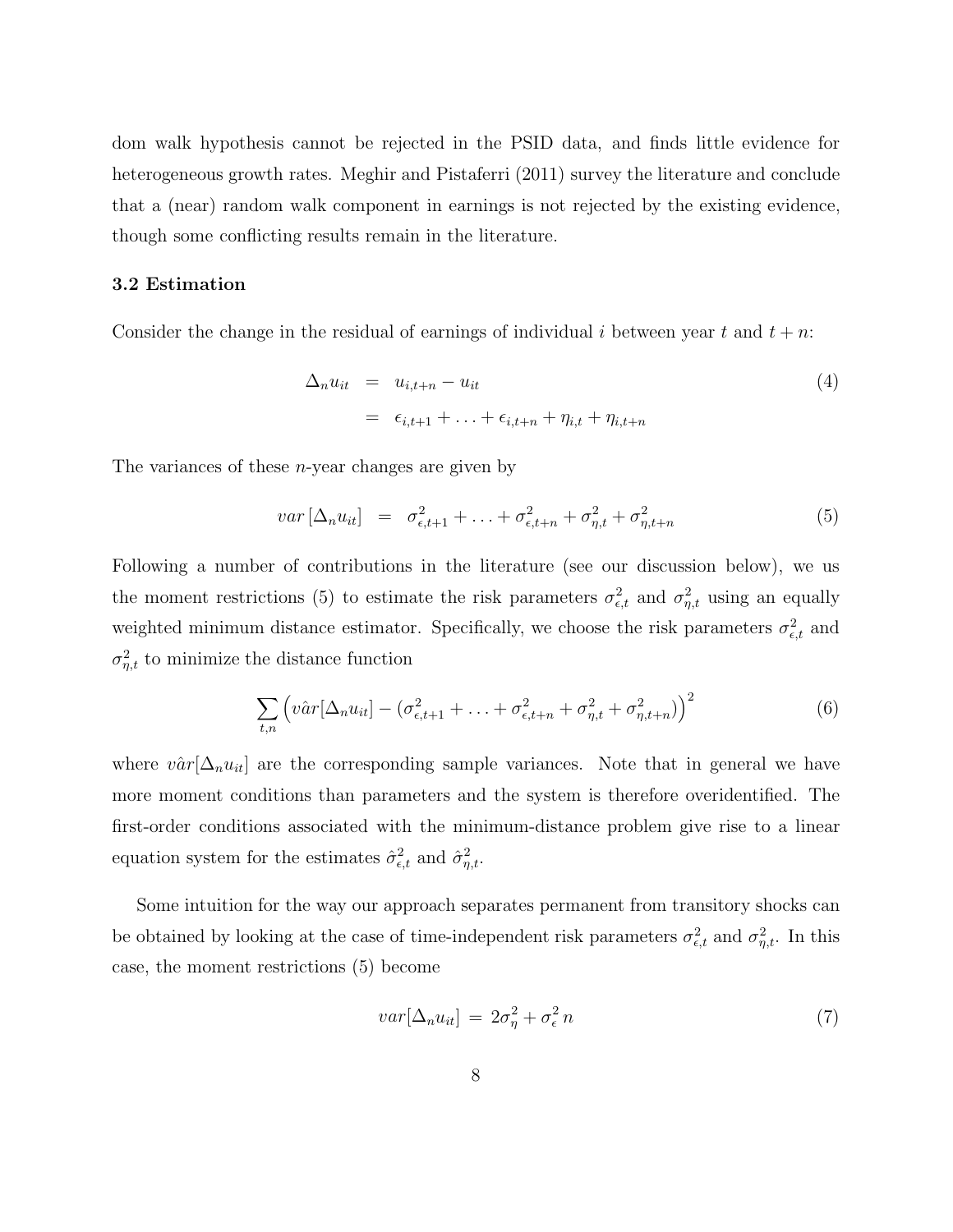Thus, the variance of observed n-year changes in earnings is a linear function of  $n$ , where the slope coefficient is equal to  $\sigma_{\epsilon}^2$ . Further, our minimum-distance estimator is obtained by OLS regression of the sample variances  $v\hat{a}r[\Delta_n u_{it}]$  on n.

The moment conditions we select in (5) to estimate the parameters of the earnings process are in line with several contributions in the literature. Specifically, Carroll and Samwick (1997), Deaton and Paxson (1994), Gottschalk and Moffitt (1994), and Krebs, Krishna, and Maloney  $(2010)$  all use, as we do here, the variances of *n*-year earnings changes as moment restrictions. In contrast, a number of papers have worked with the auto-covariances of earnings levels or one-year earnings changes as moments restrictions (Meghir and Pistaferri, 2004, and the contributions to the special issue in the Review of Economic Dynamics surveyed in Krueger et al., 2009). In particular, Fuchs-Schuendeln, Krueger and Sommers (2009) present two estimates of the earnings process (1)-(3) based on GSOEP data and two different sets of moment conditions: i) the auto-covariances of in earnings levels and ii) the autocovariances of earnings changes. They find that the estimates of the variances of permanent shocks is unreasonably large when using the first-difference auto-covariance restrictions. In contrast, their estimates of permanent earnings risk based on auto-covariance restriction of earnings levels are in line with the estimates we obtain.

## **4. Results**

### **4.1 Earnings Risk: Time-Average**

We begin with a brief discussion of the estimation results averaged over time. Table 1 summarizes the time-averages of the estimates  $\sigma_{\epsilon,t}^2$  and  $\sigma_{\eta,t}^2$ . We emphasize three results.

First, the average value for permanent labor income risk,  $\sigma_{\epsilon}$ , is about 11% and the average value for transitory labor income risk (plus measurement error),  $\sigma_{\eta}^2$ , is 30%. These findings are in line with the results reported by Fuchs-Schuendeln et al. (2009) when they estimate earnings risk using covariance restrictions based on level variables. For the US, estimates of  $\sigma_{\epsilon}$  cluster around 15%. Thus, permanent labor market risk in Germany is somewhat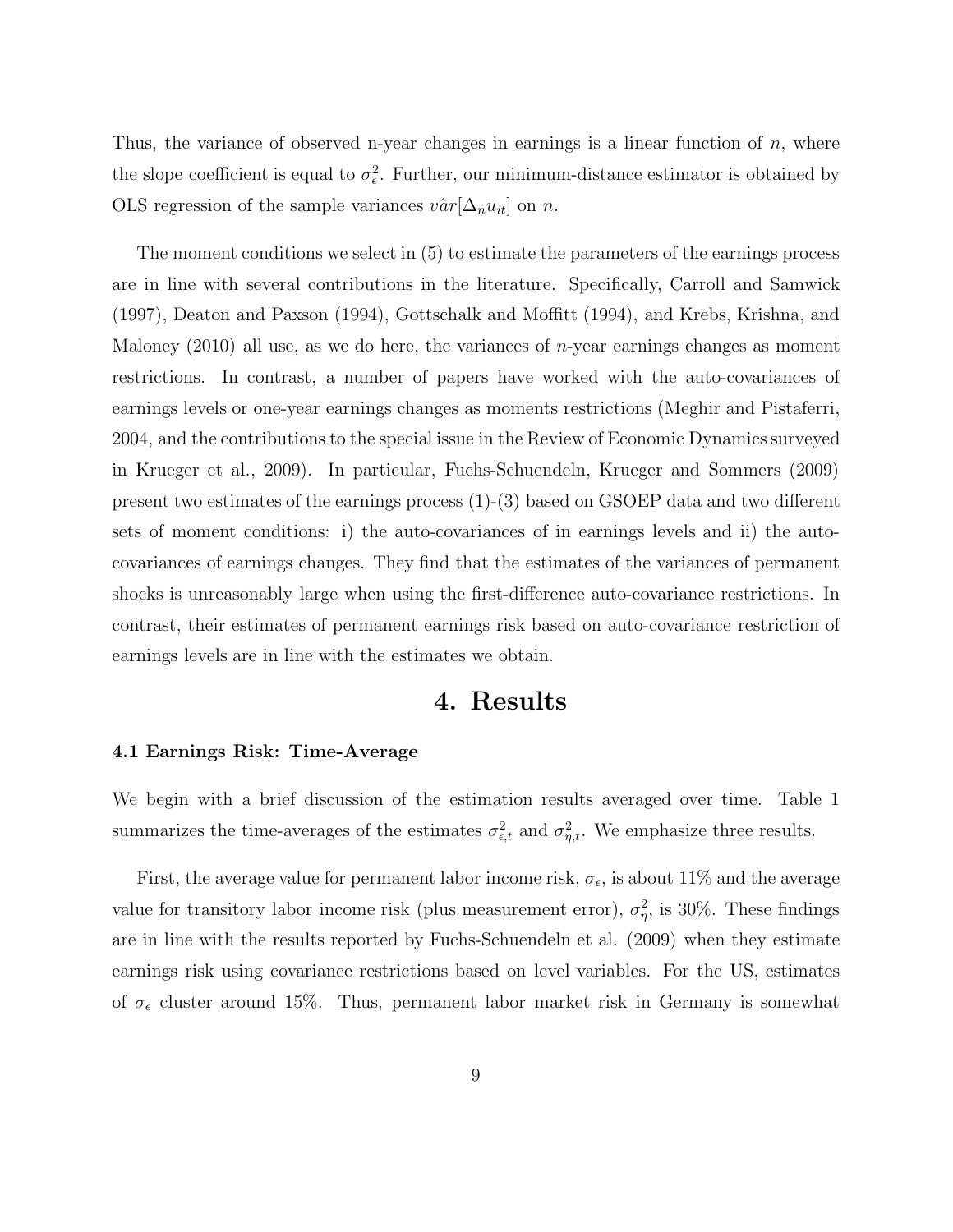lower than in the US. This finding seems intuitive given that wage volatility in Germany can be expected to be smaller than in the US and keeping in mind that our sample selection excludes most long-term unemployed.

Our second result is that labor market risk in West Germany is smaller than in East Germany, though the difference with respect to permanent income risk is small. Finally, we find that females face significantly more labor market risk than males. The literature has found that females have different labor participation decisions compared to males and that their labor supply decision is more sensitive to their marital status, the presence of young children, home productivity, tax incentives etc. All these facts point towards higher income volatility for females.

### **4.2 Earnings Risk: Time Series Evidence**

Figure 1 shows the time series of our estimates of the transitory component,  $\sigma_{\eta,t}^2$ , and the permanent component,  $\sigma_{\epsilon,t}^2$ , of earnings risk in West Germany. The hollow dots represent the estimated annual variances of the transitory component, the solid dots the estimated variances of the permanent component, and the dashed and solid lines are the corresponding HP-filtered trend components. For the transitory component we observe a gradual increase that accelerates around 1990, the time of re-unification. Transitory earnings risk reaches its peak around the end of the 1990s and then declines to a long-run level that is significantly higher than the value at the beginning of our sample period. The permanent component of earnings risk is constant at the beginning of our sample period, begins to increase around 1990 until the end of the 1990s, then declines slightly and finally settles down at an elevated level until the end of our sample period.

Figure 2 shows the time series of our estimates of the transitory component,  $\sigma_{\eta,t}^2$ , and the permanent component,  $\sigma_{\epsilon,t}^2$ , of earnings risk in East Germany. The developments in East Germany are very different from the West German experience. Specifically, in East Germany transitory as well as permanent earnings risk initially declined in the early 1990s and then remained roughly constant until the end of our sample period.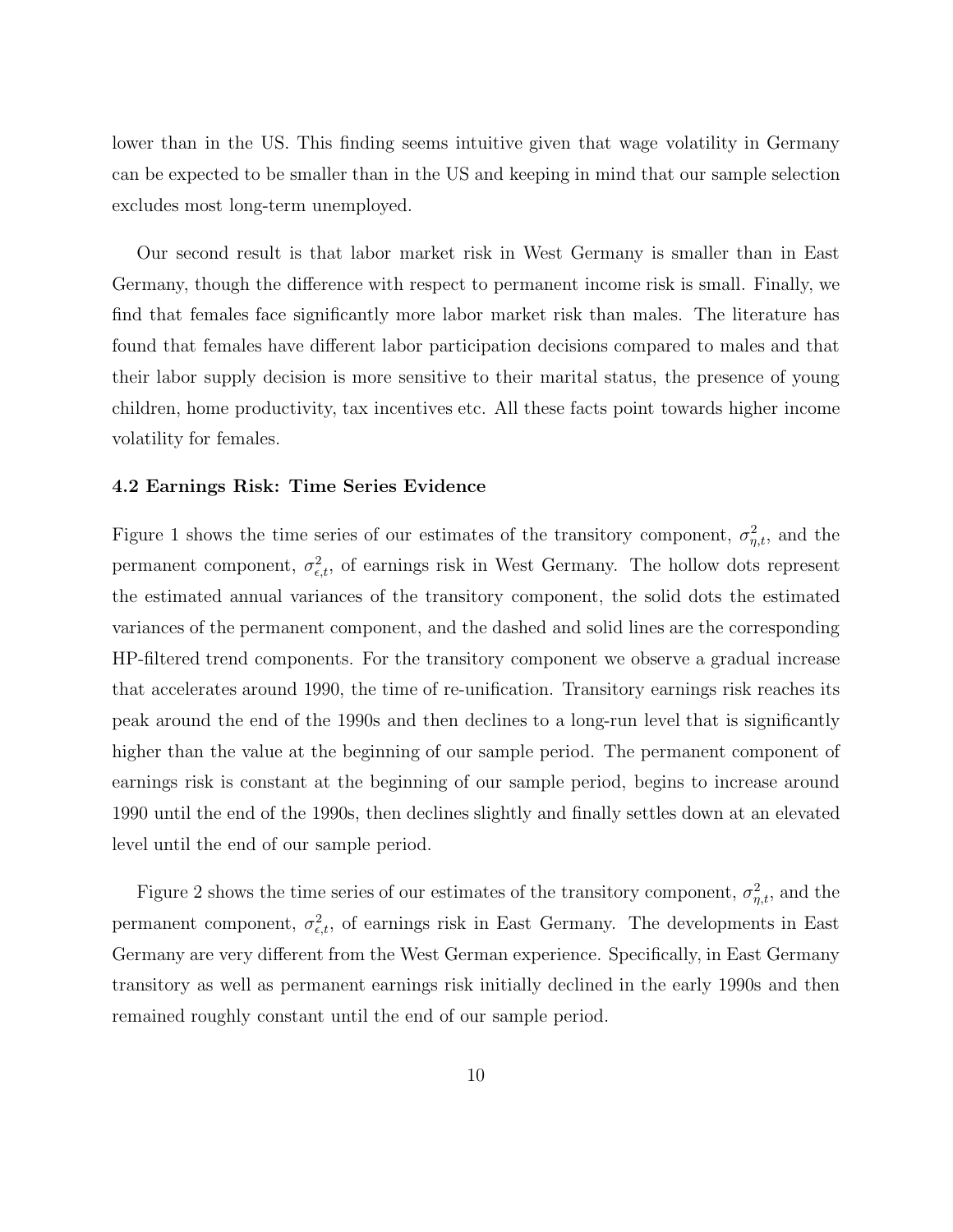In the line with previous results in the literature, we note that individual variances of the permanent and transitory component are estimated with substantial stand errors (see Table A3 in the Appendix). In Figures 3 and 4 we therefore also show the variances of the one-year change,  $var[\Delta_1 u_{it}]$ , and five-year changes,  $var[\Delta_5 u_{i,t}]$ , which are estimated with negligible standard error given the large number of individual observations i for any  $t$ . Figure 3 provides evidence in support of the general pattern depicted in Figure 1. Specifically, in West Germany both the variance of the one-year change in earnings and the variance of the five-year change in earnings start to rise around 1990 until reaching their respective peaks at the end of the 1990s. Both variances then decline slightly, but stay at elevated levels until the end of our sample period. Note that the increase in the variance of the five-year difference is substantially larger than the increase in the variance of the one-year difference (in absolute terms), which suggests that a substantial part of the increase in the variance of the five-year difference is due to an increase in the variance of persistence shocks. Figure 4 corroborates the trend for East Germany depicted in Figure 2: transitory as well as permanent earnings risk initially declined in the early 1990s and then remained roughly constant until the end of our sample period.

Figure 6 shows our estimates of the transitory and permanent component of earnings risk for the subsample of all males in West Germany. The results in Figure 6 are very similar to the results shown in Figure 1. Figure 7 shows the estimates of earnings risk for the subsample of all females in West Germany. In this case the general pattern is also broadly consistent with the pattern depicted in Figure 1, but the risk parameters are estimated with much less precision because of the small sample size and the pattern is therefore less clear. Overall, Figures 6 and 7 support the view that for both men and women in West Germany labor market risk has been strongly rising between the beginning of the 1990s and the end of the 1990s, after which it declined for a few years until settling down at a new long-run level that is significantly higher than its level in 1990.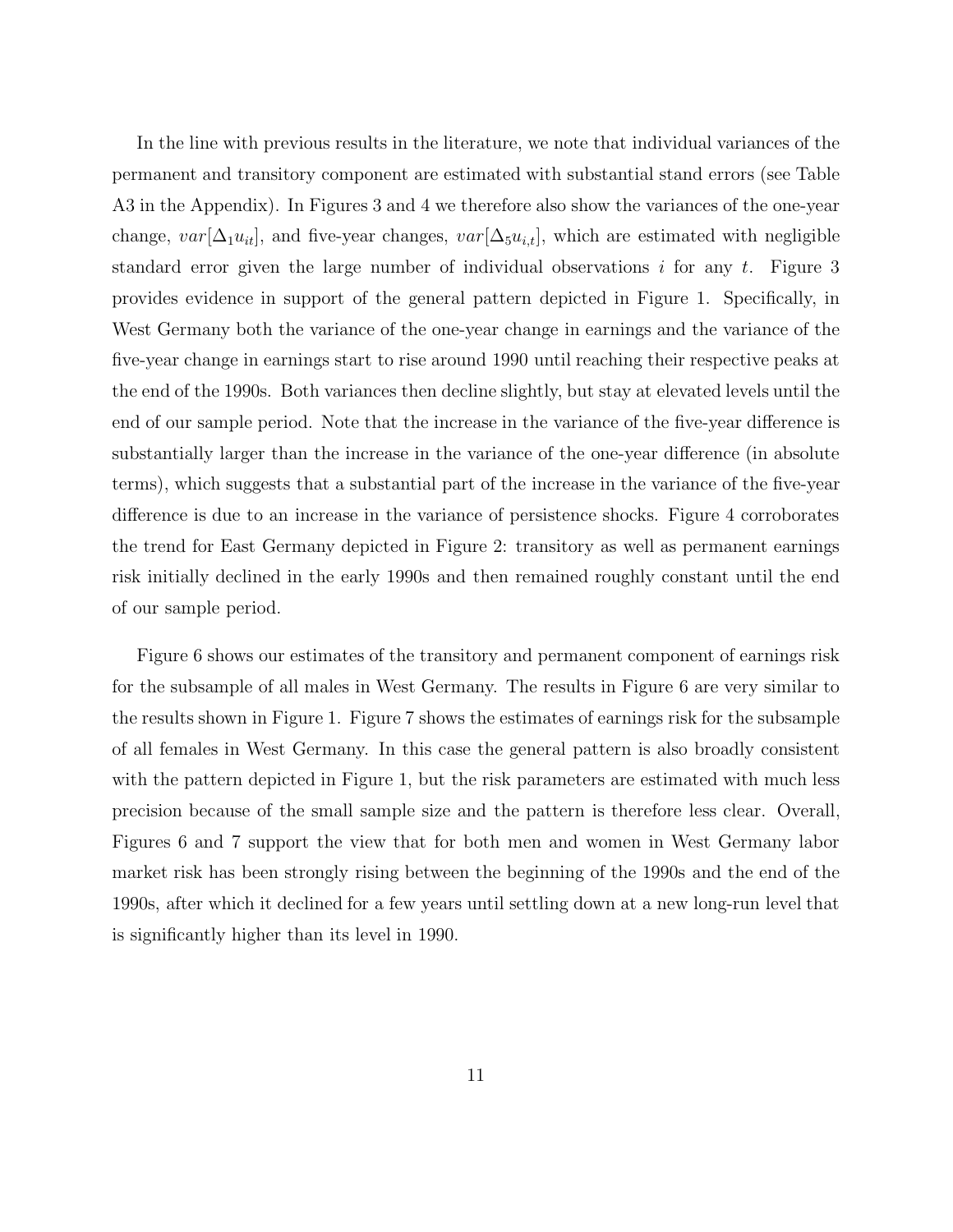### **4.3 International Trade in Germany**

The time series evidence depicted in Figure 1 is difficult to reconcile with the view that openness to international trade has permanent effects on labor market risk. Specifically, the German economy has experienced a steady and strong increase in international trade starting in the middle of the 1990s until the onset of the Great Recession in 2008 – see Figure 5. The fact that labor market risk in Germany has been declining at a time when international trade was growing suggests that gradual changes in international trade have no substantial effects on labor market risk. This finding is in line with the results reported in Krebs, Krishna, and Maloney (2010) using Mexican data, who found no evidence that trade liberalization has long-lasting effects on labor income risk.<sup>9</sup> In other words, neither  $\sigma_{\eta}^2$  nor  $\sigma_{\epsilon}^2$  were permanently affected by the dramatic trade liberalization that occured in Mexico at the end of the 1980s, and the results presented here suggest that the rapid trade expansion that occured in Germany in the period 1995-2005 had also no significant impact on these risk parameters.

In addition to the rapid trade expansion, in the mid 1990s a process of deunionization began in Germany that continued until the mid 2000s. See Dustmann, Ludsteck, and Schoenberg (2009) for the evidence of on deunionization in Germany.<sup>10</sup> If a decline in union coverage makes wages more flexible, then this could lead to an increase in labor market risk. Thus, deunionization could in principle be one factor driving the rise in labor market risk in West Germany in the 1990s, but the fact that earnings risk in West Germany has been declining or steady since the end of the 1990s, a time when union coverage was still decreasing, suggests that union coverage is at best part of the explanation of the pattern

<sup>&</sup>lt;sup>9</sup>Krebs, Krishna, and Maloney (2010) find, however, that the dramatic trade liberalization in Mexico at the end of the 1980s led to a temporary increase in  $\sigma_{\eta}^2$  and  $\sigma_{\epsilon}^2$ . This result suggests that episodes of abrupt structural change require an adjustment of the labor market that generates a short-run rise in labor market risk.

<sup>10</sup>Dustmann, Ludsteck, and Schoenberg (2009) also show that this decline in union coverage has increased wage inequality. The concept of wage inequality is related to our concept of wage/earnings risk, but they are distinct concepts and wage inequality can increase without a corresponding increase in wage risk.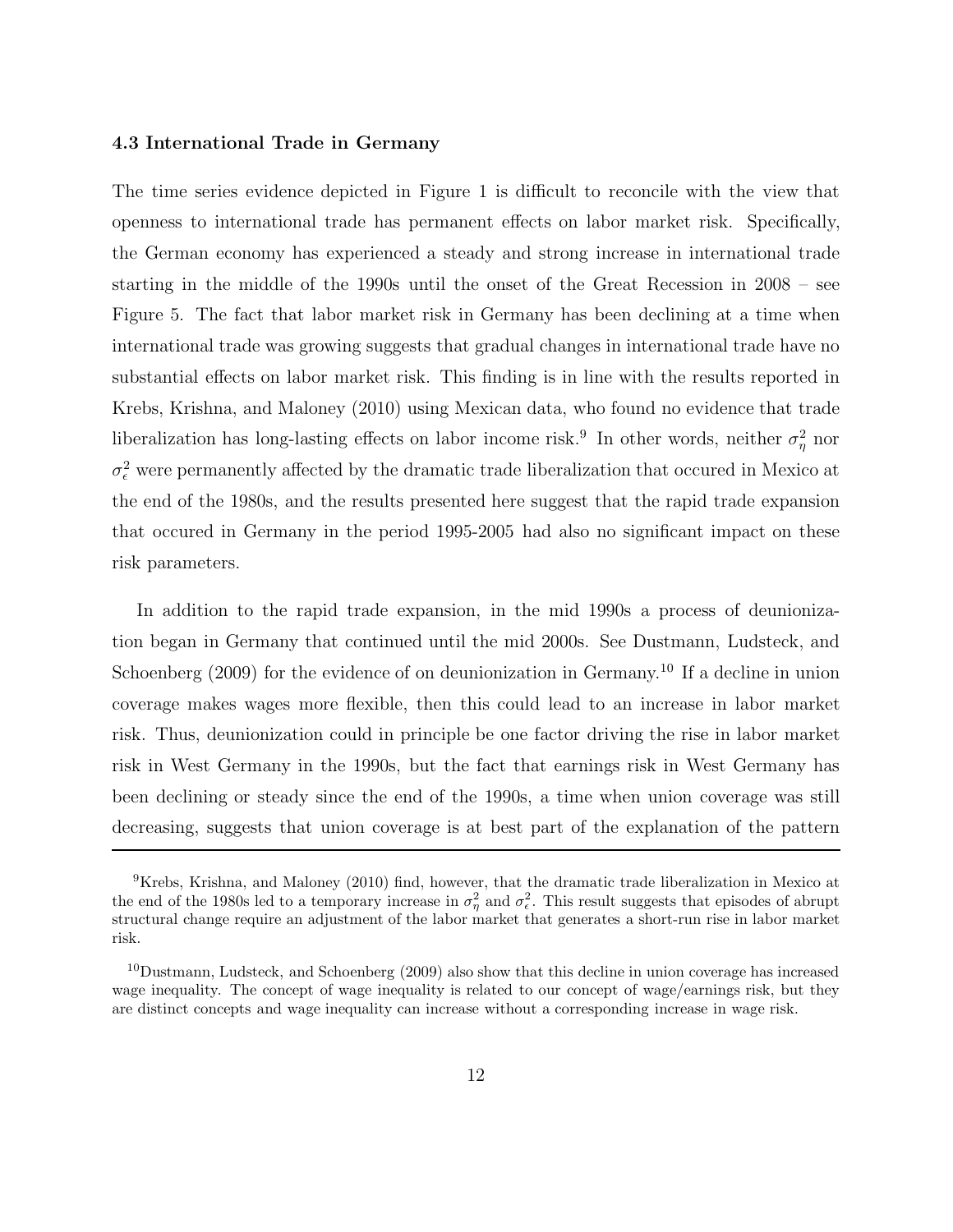depicted in Figures 1 and 3.

Clearly, the timing of the increase in labor market risk in West Germany suggests that German reunification played an important role,<sup>11</sup> but the time series evidence presented here can only provide suggestive evidence. We leave for future research a deeper analysis of the issue of the link between labor market risk in Germany and various fundamental factors (international trade, technological progress, labor market institutions).

### **4.4 Robustness**

We now turn to the discussion of the robustness of our main results to a number of changes in data selection. First, we drop the minimum threshold for the hourly wage rate, that is, we include all head of households who are not self-employed and between the age of 25 and 60 regardless of their level of earnings. The estimation results for this case are shown in Figures 8 and 9 for the West German sample, respectively East German sample. A comparison of Figures 8 and 9 with the corresponding Figures 1 and 2 shows that this change in sample selection has almost no effect on the estimates of the transitory and permanent component of labor income risk. We found similar results when we considered the variances of the oneyear changes and 5-year changes. Thus, we conclude that the choice of a lower bound on the wage rate has negligible effects on our estimation results.

So far, we used a sample selection that excluded all self-employed. Clearly, the income of the self-employed includes an component that is earnings, and in this sense the self-employed also face earnings risk. We therefore re-estimate the transitory and permanent component of earnings risk with a sample that also includes the self-employed. The estimation results for this case are shown in Figures 10 and 11 for the West sample, respectively East sample. A comparison of Figures 10 and 11 with the corresponding Figures 1 and 2 shows that this change in sample selection has only small effects on the estimates of the transitory and

<sup>&</sup>lt;sup>11</sup>Note that German reunification affected the West German labor market in various ways. For example, large net migration from East Germany to West Germany occured (Fuchs-Schuendeln, Krueger, and Sommer, 2009). Further, eastward expansion of the European Union allowed German firms to move production plans to close-by low-wage countries in Eastern Europe.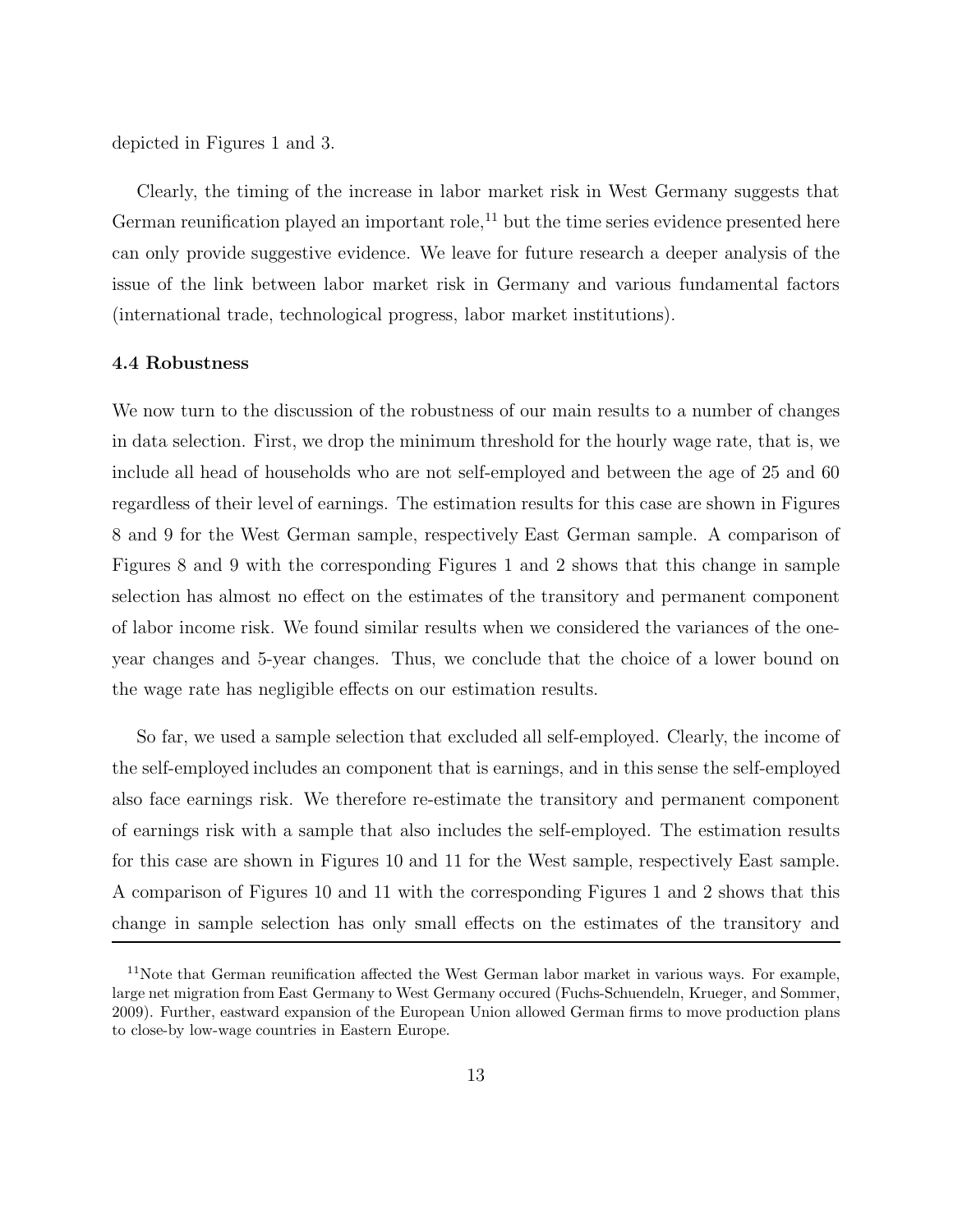permanent component of labor income risk. We found similar results for the variances of the one-year changes and 5-year changes. Thus, we conclude that the inclusion of income from self-employment into our analysis has negligible effects on our estimation results.

Finally, we consider a generalization of the stochastic process governing the earnings dynamics that allows for a third MA-component. The details of the estimation approach with an additional MA-component are discussed in the Appendix. Figure 12 depicts the estimation results for West Germany. The results shown in Figure 12 confirm the general pattern shown in Figure 1: both transitory and permanent component of earnings risk rise between the beginning of the 1990s and the end of the 1990s, then decline slightly to settle down at elevated levels. The main difference between Figure 1 and Figure 12 is that the average values of transitory risk (i.i.d. component) and permanent risk (random walk component) are somewhat higher in Figure 1 than in Figure 12. This is not surprising since part of the observed earnings changes are picked up by the MA-component leaving less for the i.i.d. component and the random walk component.

### **5. Earnings Risk and Welfare**

In this section, we provide use a simple consumption-saving model that allows us to link changes in earnings risk to changes in welfare. The voluminous literature on consumption and saving with individual income risk and incomplete insurance markets has generated a number of insights.<sup>12</sup> One important insight is that workers can effectively self-insure against transitory income shocks through borrowing or own saving, and that the effect of these shocks on equilibrium prices and quantities are relatively small.<sup>13</sup> A second important insight of this literature is that very persistent or fully permanent income shocks have substantial effects on consumption and welfare even if individual households have own savings, but no or only limited access to insurance markets. Indeed, when labor income is the main source of income

<sup>12</sup>See, for example, Heathcote, Storesletten, and Violante (2009) for a recent survey.

<sup>13</sup>See, for example, Aiyagari (1994) for quantitative work and Levine and Zame (2002) for a theoretical argument.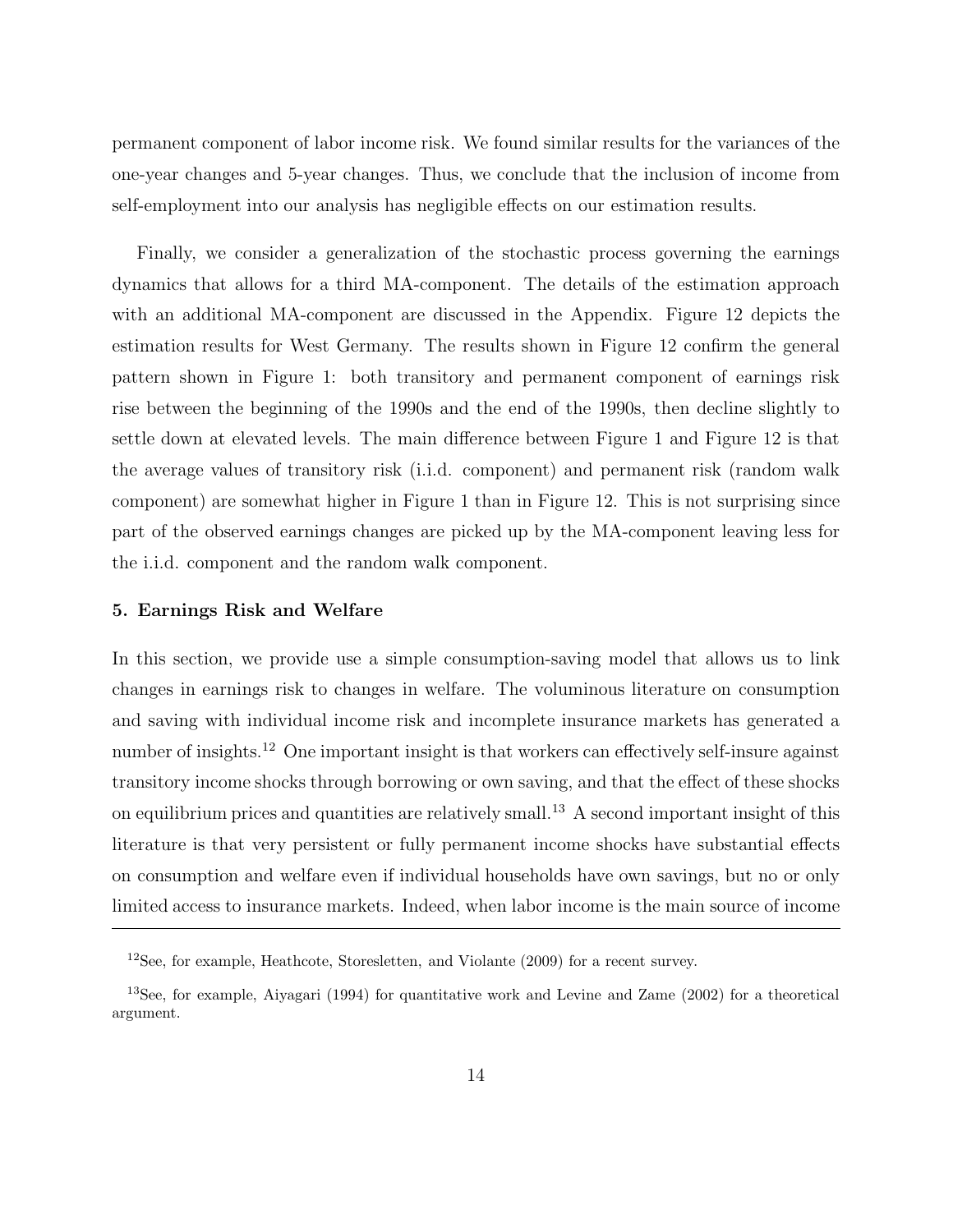and labor income shocks are highly persistent, we would expect that consumption responds (almost) one-for-one to labor income shocks. This point has been made more formally by Constantinides and Duffie (1996) using dynamic general equilibrium exchange models with incomplete markets and used in Krebs (2007) to analyze the link between earnings risk and welfare.<sup>14</sup> Section 5.1 briefly discusses the model and its welfare implications and section 5.2 uses the resulting welfare formula to provide a quantitative assessment of the welfare impact of the rise in earnings risk that occured in West Germany in the 1990s.

### **5.1 Model Outline**

The model features long-lived, risk-averse workers with homothetic preferences who make consumption/saving choices in the face of uninsurable income shocks. Workers' preferences over consumption plans,  ${c_{it}}$ , allow for a time-additive expected utility representation with one-period utility function of the CRRA-type, where in this paper we confine attention to the log-utility case (degree of relative risk aversion of one):

$$
U(\{c_{it}\}|\omega_{i0}) = E\left[\sum_{t=0}^{\infty} \beta^t ln c_{it} |\omega_{i0}\right]. \qquad (8)
$$

Workers maximize expected lifetime utility subject to a sequential budget constraint that allows them to transfer wealth across periods through saving (or borrowing). The model is an exchange economy with endogenous interest rate (general equilibrium).

Suppose that workers face a labor income process that only contains the permanent component  $\omega_{it}$ , that is, the ex-ante heterogeneity  $X_{it}$  in (1) and the transitory component  $\eta_{it}$  in (2) have been removed.<sup>15</sup> Assume further that the distribution of the innovation term,  $\epsilon$ , and the distribution of initial income, ω<sub>0</sub>, include a mean-adjustment:  $\epsilon \sim N(-\sigma_{\epsilon}^2/2, \sigma_{\epsilon}^2)$ and  $\omega_0 \sim N(-\sigma_{\omega_0}^2/2, \sigma_{\omega_0}^2)$ . This adjustment is common in the literature and necessary to

<sup>14</sup>See Blundell, Pistaferri, and Preston (2008) for empirical evidence that, in line with the model outlined here, permanent income shocks have large effects on individual consumption.

<sup>&</sup>lt;sup>15</sup>Clearly, the part of  $\eta$  that captures measurement error should not enter into the worker's budget constraint and this part of  $\eta$  should therefore be omitted. Further, previous work in the literature suggests that the effect of transitory income shocks on consumption and welfare is small and can be neglected as a first approximation – see also footnote 13.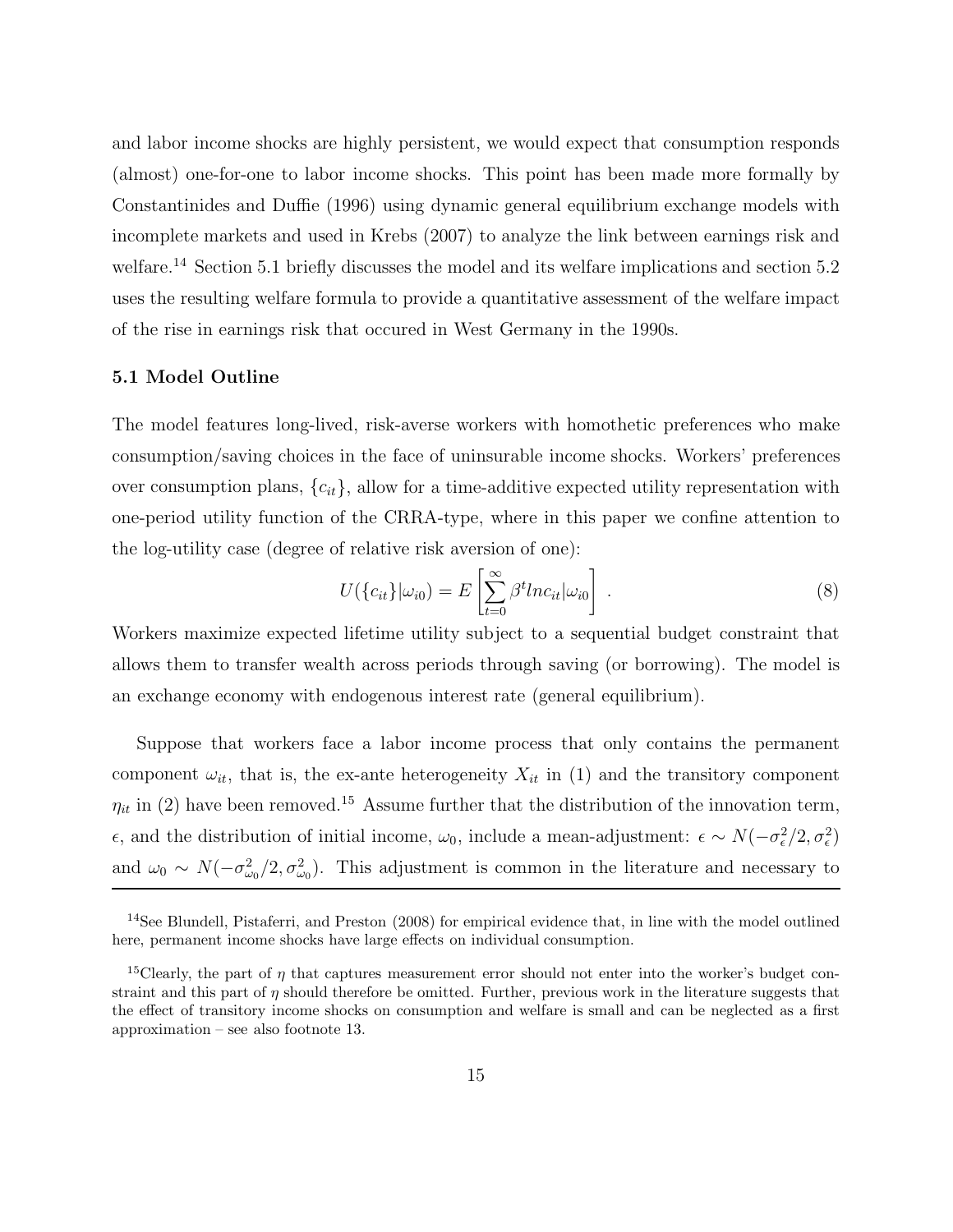ensure that  $\sigma_{\epsilon}^2$  and  $\sigma_{\omega_0}^2$  can be interpreted as uncertainty parameters, which ensures that our welfare results are sensible (see below).

We assume that all workers have the opportunity to borrow or save at the common interest rate r. If the risk-free asset is in zero net supply, then the equilibrium interest rate will adjust so that individual workers will optimally decide to set consumption equal to labor income:  $c_{it} = \omega_{it}$ . See Constantinides and Duffie (1996) and Krebs (2007) for details of the formal arguments. In other words, in the equilibrium of this stylized model there is no self-insurance against permanent income shocks – consumption and income move one-to-one.

#### **5.2 Welfare**

Using  $c_{it} = \omega_{it}$  and the law of motion for  $\omega_{it}$  given in (3) we can evaluate the expected lifetime utility (8) of an individual with initial income  $\omega_{i0}$ . Taking the expectation over  $\omega_{i0}$ yields social welfare, W, where we assume that each individual household is assigned equal weight in the social welfare function. In other words, social welfare is the expected lifetime utility from an *ex ante* point of view when the initial condition,  $\omega_0$ , is not yet known (veil of ignorance). More formally, we have

$$
W = E\left[\sum_{t=0}^{\infty} \beta^t ln c_{it}\right]
$$
  
= 
$$
E\left[E\left[\sum_{t=0}^{\infty} \beta^t ln c_{it} |\omega_0|\right]\right]
$$
  
= 
$$
E\left[-\frac{\beta}{(1-\beta)(1-\beta)}\frac{\sigma_{\epsilon}^2}{2} + \frac{1}{1-\beta}\omega_0\right]
$$
  
= 
$$
-\frac{\beta}{(1-\beta)(1-\beta)}\frac{\sigma_{\epsilon}^2}{2} - \frac{1}{1-\beta}\frac{\sigma_{\omega_0}^2}{2}
$$
 (9)

The formula (9) shows how social welfare depends on the income parameters  $\sigma_{\epsilon}^2$  and  $\sigma_{\omega_0}^2$ and the preference parameter  $\beta$ . In particular, (9) shows that an increase in labor market risk,  $\sigma_{\epsilon}^2$ , reduces welfare. In order to express welfare changes in economically meaningful units, we calculate the corresponding change in consumption in each period and possible future state that is necessary to compensate the worker for the change in uncertainty. For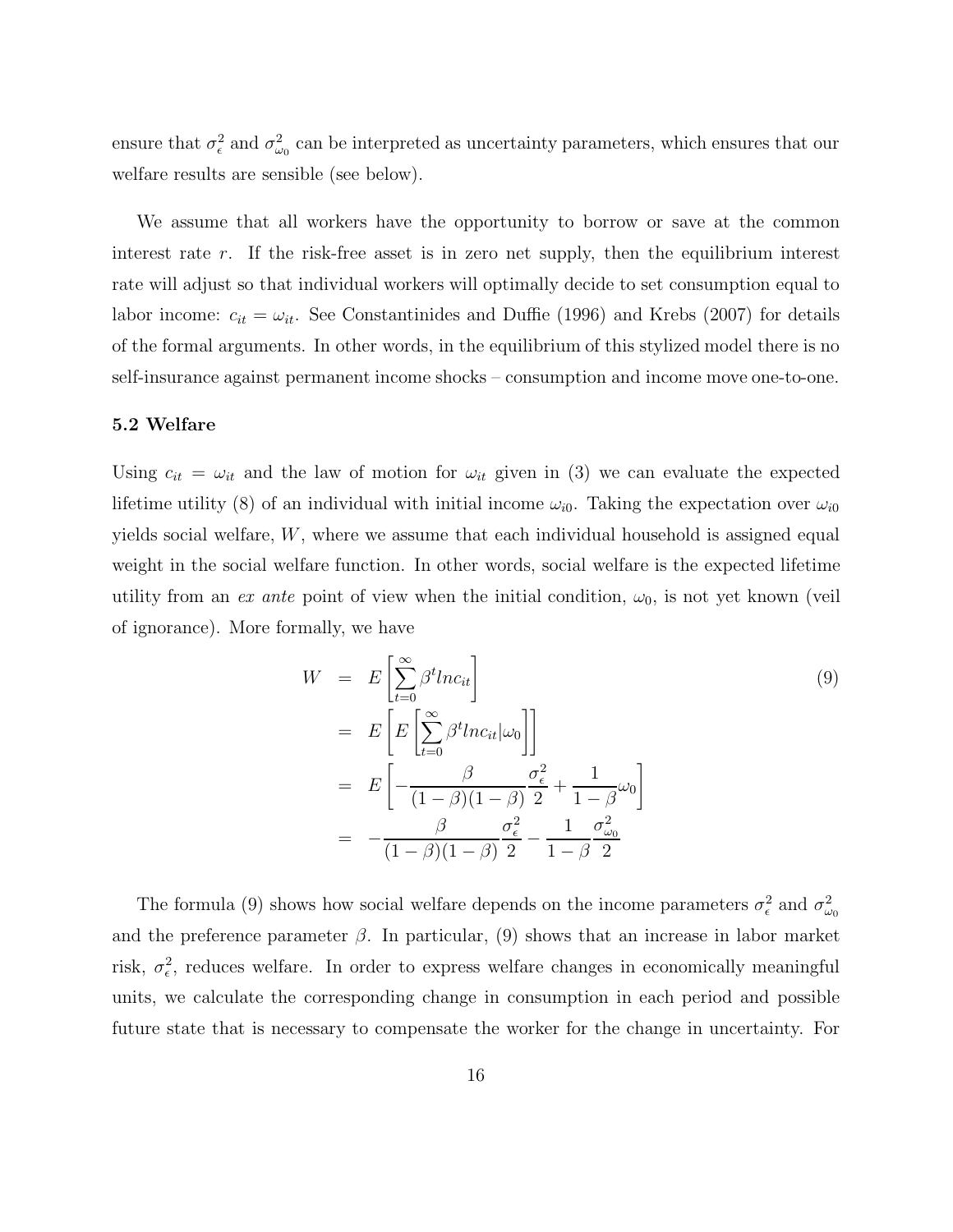example, suppose we compare two economies, one with risk parameter  $\sigma_{\epsilon}^2$  and one with risk parameter  $\hat{\sigma}_{\epsilon}^2$ . We then define the consumption-equivalent welfare change,  $\Delta$ , of moving from an economy with  $\sigma_{\epsilon}^2$  to an economy with  $\hat{\sigma}_{\epsilon}^2$  as

$$
E\left[\sum_{t=0}^{\infty} \beta^t ln\left(c_{it}(1+\Delta)\right)\right] = E\left[\sum_{t=0}^{\infty} \beta^t ln \hat{c}_{it}\right],\tag{10}
$$

where c is consumption in the first economy and  $\hat{c}$  is consumption in the second economy. Using the definition  $(10)$  and the welfare formula  $(9)$ , we find:<sup>16</sup>

$$
\ln(1+\Delta) = \frac{\beta}{1-\beta} \left( \frac{\hat{\sigma}_{\epsilon}^2}{2} - \frac{\sigma_{\epsilon}^2}{2} \right) + \left( \frac{\hat{\sigma}_{\omega_0}^2}{2} - \frac{\sigma_{\omega_0}^2}{2} \right) \tag{11}
$$

Equation (11) provides a convenient formula to translate changes in labor market risk,  $\hat{\sigma}_{\epsilon}^2 - \sigma_{\epsilon}^2$ , into changes in welfare, ∆. Note that these welfare changes depend on only two factors: the change in income risk and the discount factor  $\beta$  (the degree of risk aversion is fixed to one).

### **5.3 Application**

We now apply the formula (11) to the West German experience in the 1990s. In order to do so, we first infer from Figure 1 a long-run change in permanent labor market risk,  $\sigma_{\epsilon}^2$ , and then compute the corresponding welfare change using formula (11). The long-run change in labor market risk is computed as follows. We first take the average of the estimates of  $\sigma_{\epsilon}^2$  in the 1990s and the average of the estimates of  $\sigma_{\epsilon}^2$  in the 2000s, and then compute the difference between these two averages. This yields  $\bar{\sigma}_{\epsilon,2000s}^2 - \sigma_{\epsilon,1990s}^2 = 0.018$ . Note that we find a very similar increase in permanent earnings risk if we compare the HP-trend component at the beginning of the 1990s with the value of the HP-trend component in the 2000s.

To use the welfare formula (11), we need to specify a value for the discount factor  $\beta$ . The quantitative macroeconomic literature often uses a value of  $\beta = 0.96$  for the annual discount factor. However, one could argue that many workers are less patient, specifically those worker with little or no financial wealth. In addition, introducing finite lifes of household

<sup>&</sup>lt;sup>16</sup>For general CRRA utility function with degree of relative risk aversion  $\gamma$  the corresponding formula can be found in Krebs (2007).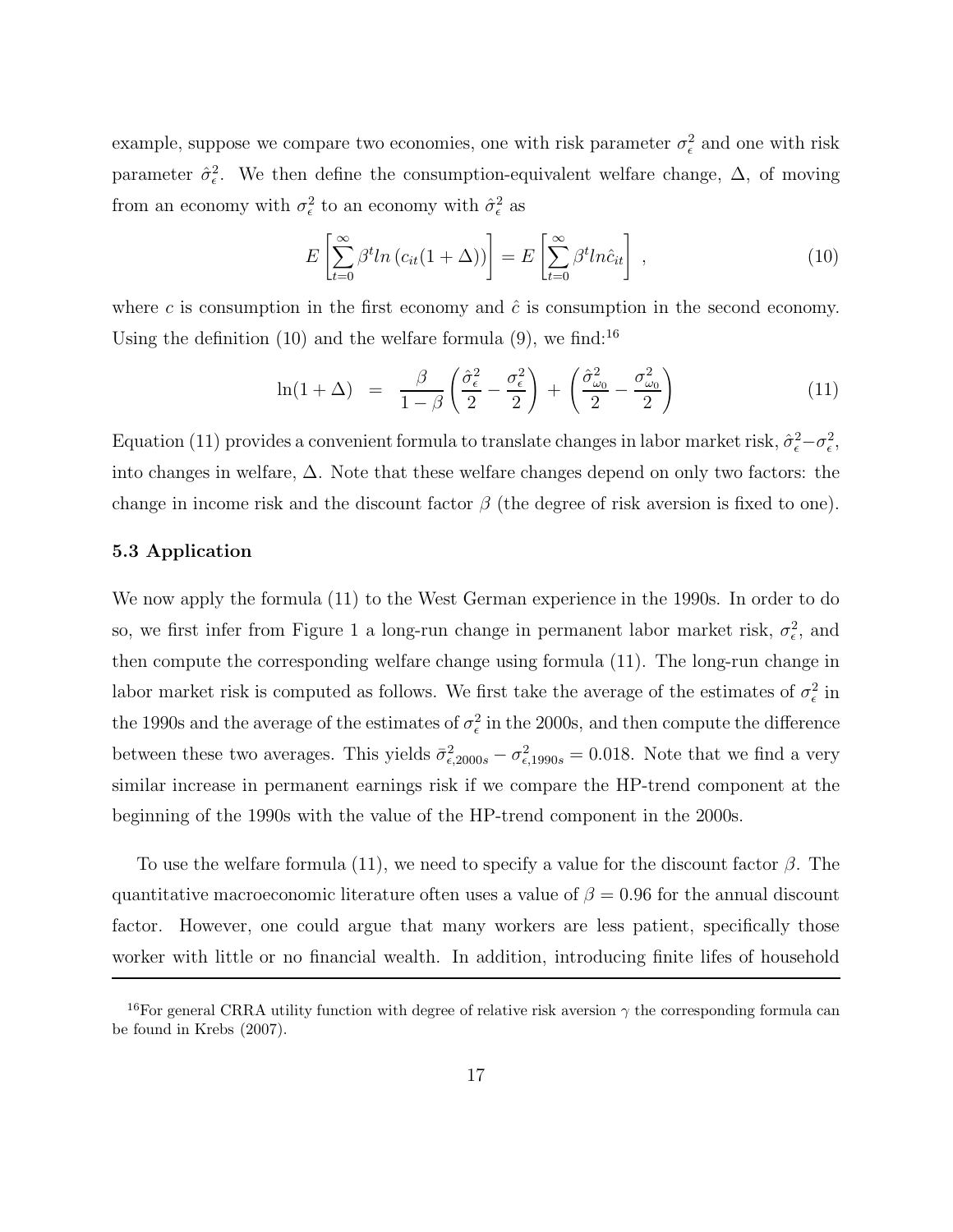(OLG model) would reduce the effective discount factor. Thus, a value of  $\beta = 0.90$  seems more reasonable for our welfare analysis based on the model outlined above.

Using  $\beta = 0.9$ , we find that the welfare cost of the increase in labor market risk observed in West Germany,  $\Delta$ , is equal to 8.1 percent of lifetime consumption. For  $\beta = 0.96$ , we find a welfare cost of 21.6 percent of lifetime consumption. Thus, for a wide range of values of household impatience, the welfare costs associated with the observed rise in labor market risk in West Germany are very large. In comparison, Lucas (2003) suggests that the welfare cost of business cycles is less than 0.1 percent of lifetime consumption, which is two orders of magnitude smaller than the values we find here. Note that our computations assume that the degree of relative risk aversion is one (log-utility), which is quite moderate. In addition, we find that the welfare cost of the rise in earnings risk strongly depends the value of  $\beta$ , which is not surprising given that the earnings shocks considered here are fully permanent.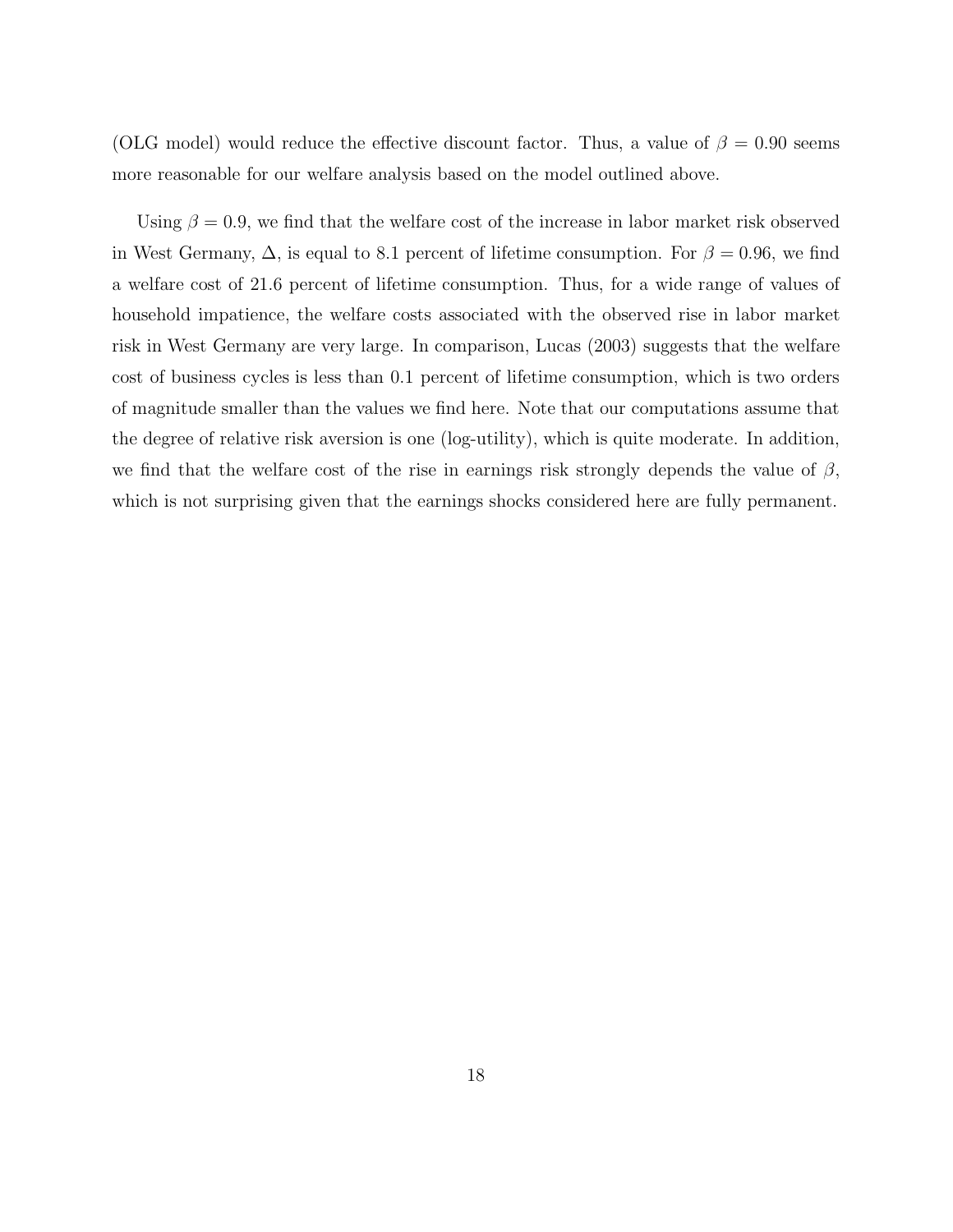# **Appendix**

### **A. Descriptive Statistics and First-Stage Regression**

Table A1 displays the descriptive statistics of variables in our sample, and Figures A1 and A2 show the time trend of means and medians of real and nominal earnings in our sample. We also compare these means and medians from our sample to the real and nominal earnings reported by the Federal Statistical Office in Germany. In Figures A1 and A2, the solid line represents means of real and nominal monthly labor income, the dashed line shows medians of real and nominal monthly labor income, the dash-dot line is the plot of average real and nominal monthly labor income reported by the Federal Statistical Office starting from early 1990s. As can be seen from the plots, our sample shows time trends in mean and median similar to the trends shown by the aggregate data from the German Federal Statistical Office. Specifically, average real earnings dropped after reunification and there was a further decline after the year 2000. Average nominal earnings also show a drop after reunification, grow smoothly during 1990s, and remained roughly constant in the first years of 2000.

Table A2 shows the regression results from the first stage Mincerian wage equation regression in the year 2005, from which the corresponding residuals are generated. The regression results in the other years look virtually the same, in the sense that all coefficients have the expected signs and significance. We see from table A2 that individual labor income grows with age, education and family size.

In Table A3 we report our y estimated variances of transitory and permanent components of residual incomes, and the corresponding standard errors, for all individuals in West Germany. .

### **B. Earnings process with MA(1) Component**

There is empirical evidences that suggests the presence of a third component in labor income process. For example, Meghir and Pistaferri (2004) use a specification of the earnings process with an i.i.d. component, a random walk component, and an MA component. In line with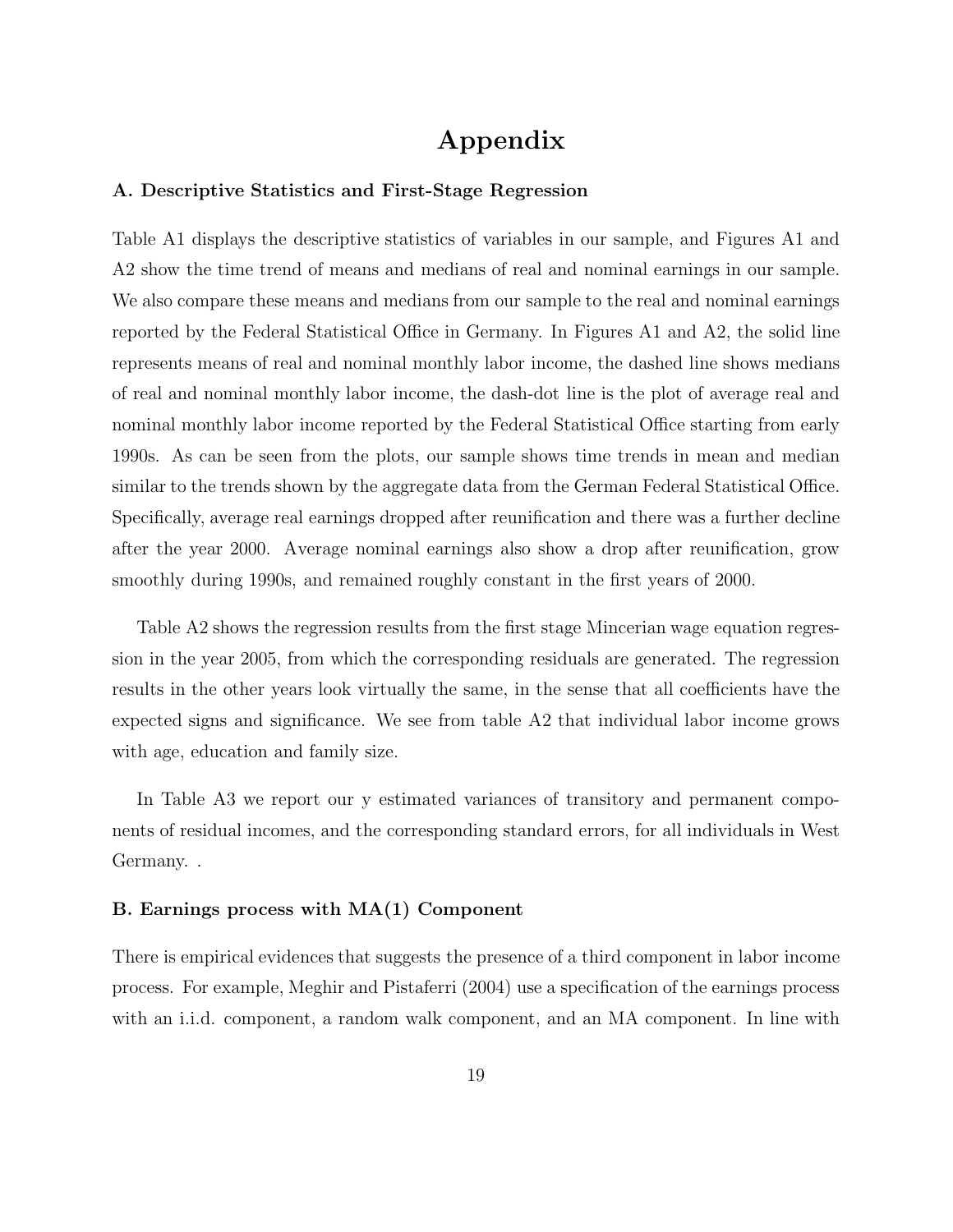this approach, we consider an earnings process for which  $u_{it}$  is equation (2) is replaced by

$$
u_{it} = \omega_{it} + m_{it} + \eta_{it} \tag{12}
$$

where as in the previous analysis  $\eta_{it}$  is a normally distributed i.i.d. component and  $\omega_{it}$  is a random walk component with normally distributed innovation term. In addition, there is a MA component,  $m_{it}$ , given by

$$
m_{it} = r_{it} + \theta r_{i,t-1} \tag{13}
$$

where the shocks  $r_{it}$  are normally distributed and i.i.d.

To derive the relevant moment conditions, note that

$$
u_{it} = \omega_{it} + r_{it} + \theta r_{i, t-1} + \epsilon_{it}
$$
\n
$$
(14)
$$

$$
u_{i,t+1} = \omega_{it} + \epsilon_{it+1} + r_{i,t+1} + \theta r_{it} + \eta_{i,t+1}
$$

Thus, we have

$$
\Delta_1 u_{it} = u_{i,t+1} - u_{it} = \epsilon_{i,t+1} + r_{i,t+1} + (\theta - 1)r_{it} - \theta r_{i,t-1} + \eta_{i,t+1} - \eta_{it}
$$
(15)

and

$$
\Delta_n u_{it} = u_{it+n} - u_{it} = \epsilon_{i,t+1} + \ldots + \epsilon_{i,t+n} + r_{i,t+n} + \theta r_{i,t+n-1} - r_{it} - \theta r_{i,t-1} + \eta_{i,t+n} - \eta_{it}.
$$

Therefore, the moment conditions read

$$
V(\Delta_1 u_{it}) = \sigma_{\epsilon, t+1}^2 + (\theta - 1)^2 \sigma_{r,t}^2 + \theta^2 \sigma_{r,t-1}^2 + \sigma_{\eta, t+1}^2 + \sigma_{\eta, t}^2
$$
 (16)

and

$$
V(\triangle_n u_{it}) = \sigma_{\epsilon, t+1}^2 + \ldots + \sigma_{\epsilon, t+n}^2 + \sigma_{r, t+n}^2 + \theta^2 \sigma_{r, t+n-1}^2 + \sigma_{r, t}^2 + \theta^2 \sigma_{r, t-1}^2 + \sigma_{\eta, t+n}^2 + \sigma_{\eta, t+n}^2
$$

The moment conditions (16) define an over-identified equation system with parameters  $\{\sigma_{\eta,t}^2, \sigma_{\epsilon,t}^2, \sigma_{r,t}^2, \theta\}.$  Therefore, we apply nonlinear least square to generate the consistent estimates of parameters  $\{\sigma_{\eta,t}^2, \sigma_{\epsilon,t}^2, \sigma_{r,t}^2\}$ . In order to simplify our estimation approach, we take the value of  $\theta$  as given. Biewen (2005) shows that  $\theta$  is in the range from -0.5 to -0.3 and Myck et al. (2008) estimates that  $\theta$  is with value in the range from -0.5 to -0.4. Based on these results, we use  $\theta = -0.4$ .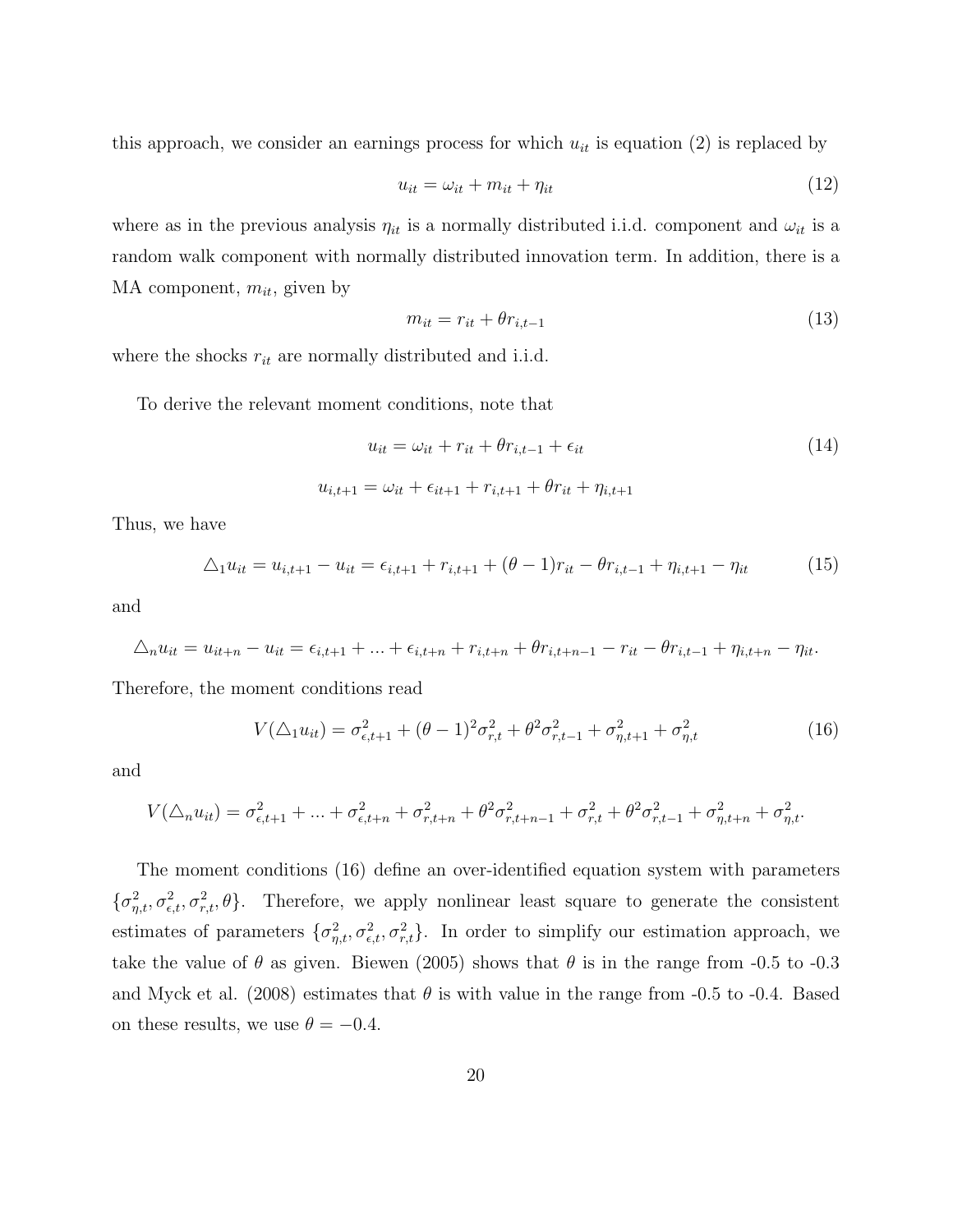## **References**

Aiyagari, S. R. (1994): "Uninsured Idiosyncratic Risk and Aggregate Saving," *The Quarterly Journal of Economics*, 109(3), 659-84.

Baker, M., and G. Solon (2003): "Earnings Dynamics and Inequality among Canadian Men, 1976-1992: Evidence from Longitudinal Income Tax Records," *Journal of Labor Economics*, 21(2), 267-288.

Bayer, C., and F. Juessen (2012): "The Life-Cycle and the Business Cycle of Wage Risk: Cross-Country Comparisons," *Economic Letters* 117: 831-833.

Biewen, M. (2005) "The Covariance Structure of East and West German Incomes and its Implications for the Persistence of Poverty and Inequality," *German Economic Review* 6: 445-469.

Carroll, C. D., and A. A. Samwick (1997): "The nature of precautionary wealth," *Journal of Monetary Economics*, 40(1), 41-71.

Blundell, R., Pistaferri, L., and I. Preston (2008) "Consumption Inequality and Partial Insurance," *American Economic Review* 98: 1887-1921.

Constantinides, G. M., and D. Duffie (1996): "Asset Pricing with Heterogeneous Consumers," *Journal of Political Economy*, 104(2), 219-40.

Deaton, A., and C. Paxson (1994): "Intertemporal Choice and Inequality," *Journal of Political Economy*, 102(3), 437-67.

Dustmann, C., J. Ludsteck, and U. Schoenberg (2009): "Revisiting the German Wage Structure," *The Quarterly Journal of Economics*, 124(2), 843-881.

Fuchs-Schuendeln, N., D. Krueger, and M. Sommer (2009): "Inequality Trends for Germany in the Last Two Decades: A Tale of Two Countries," *Review of Economic Dynamics*, 13(1), 103-132.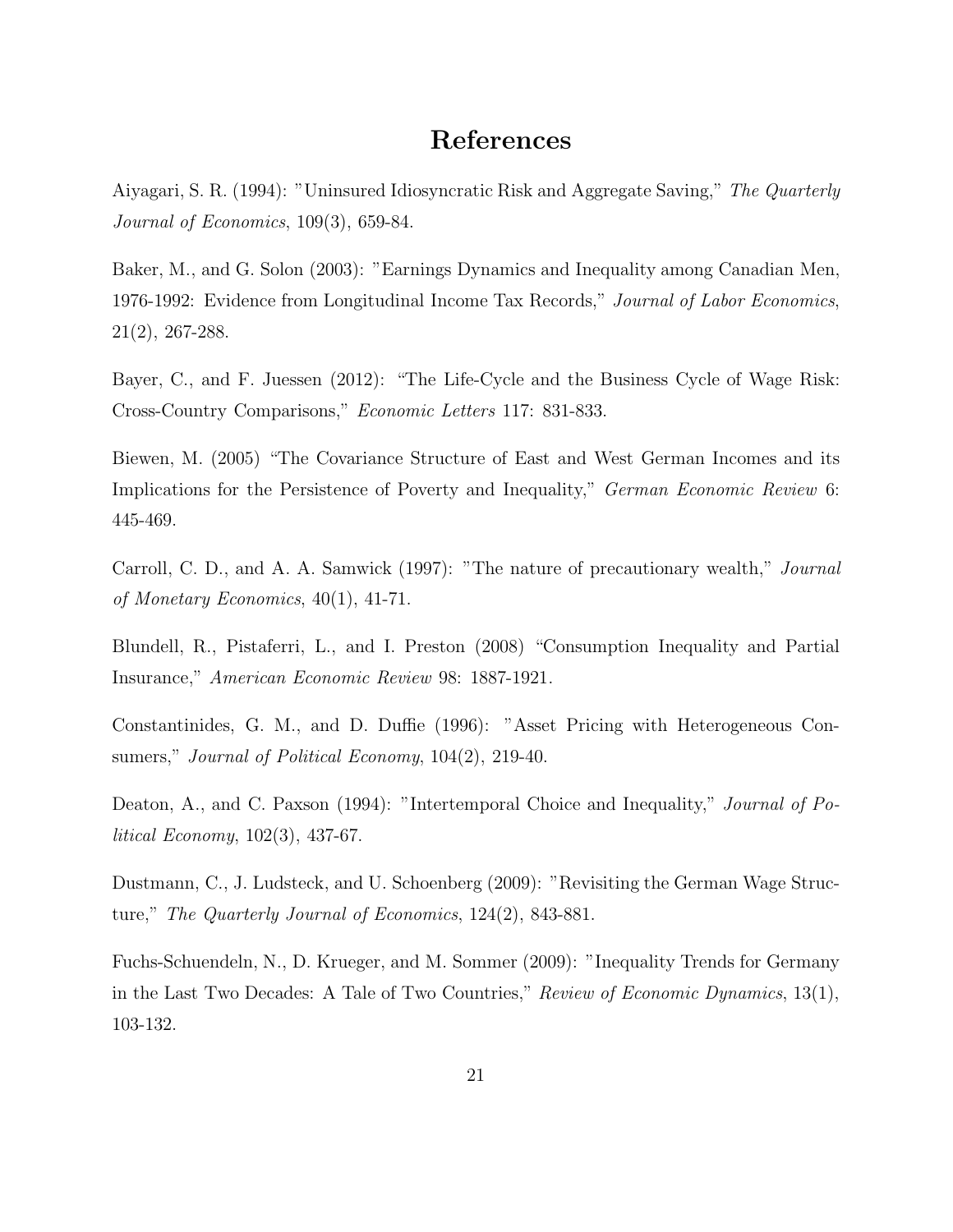Gottschalk, P., and R. Moffitt (1994): "The Growth of Earnings Instability in the US Labor Market," *Brookings Papers on Economic Activity*, 1994(2), 217-272.

Gourinchas, P., and J. A. Parker (2002): "Consumption Over the Life Cycle," *Econometrica*, 70(1), 47-89.

Guvenen, F. (2009): "An Empirical Investigation of Labor Income Processes," *Review of Economic Dynamics*, 12(1), 58-79.

Guvenen, F., Ozkan, S., and J. Song (2014) "The Nature of Counter-Cyclical Income Risk," *Journal of Political Economy* 122: 621-660.

Heathcote, J., K. Storesletten, and G. L. Violante (2009): "Quantitative Macroeconomics with Hetereogeneous Households," *Annual Review of Economics*, 1: 319-345.

Heathcote, J., Perri, F., and G. Violante (2009): "Unequal We Stand: An Empirical Analysis of Economic Inequality in the United States: 1967-2006," *Review of Economic Dynamics*, 13(1), 15-51.

Heathcote, J., K. Storesletten, and G. L. Violante (2010): "The Macroeconomic Implications of Rising Wage Inequality in the United States," *Journal of Political Economy*, 118(4), 681- 722.

Hryshko, D. (2012): ""Labor income profiles are not heterogeneous: Evidence from income growth rates," *Quantitative Economics*, 3(2), 177-209.

Krebs, T. (2003): "Human Capital Risk And Economic Growth," *The Quarterly Journal of Economics*, 118(2), 709-744.

Krebs, T. (2007): "Job Displacement Risk and the Cost of Business Cycles," *American Economic Review*, 97(3), 664-686.

Krebs, T., P. Krishna, and W. Maloney (2010):"Trade Policy, Income Risk, and Welfare," *The Review of Economics and Statistics*, 92(3), 467-481.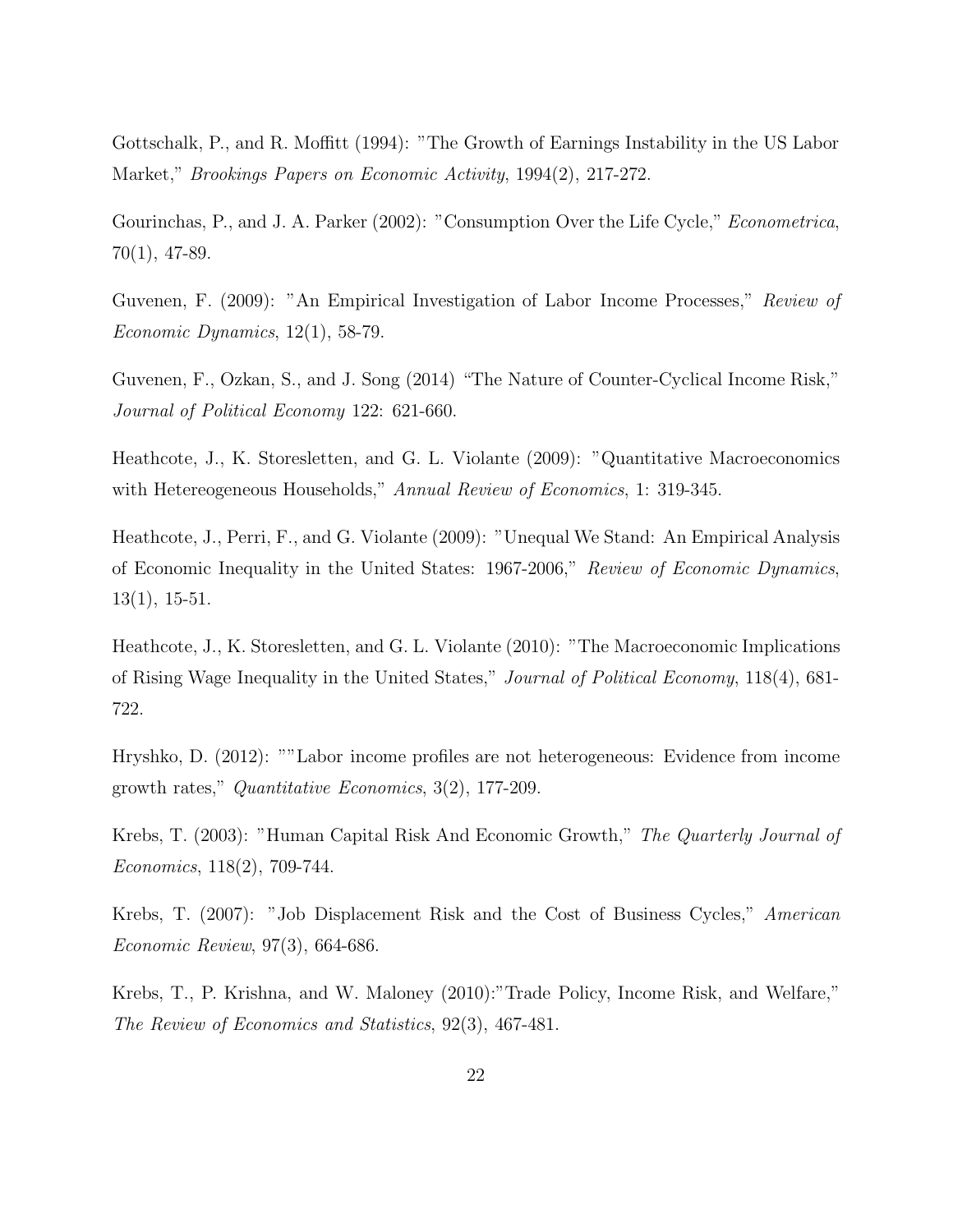Krueger, D., and F. Perri (2006) "Does Income Inequality Lead to Consumption Inequality? Evidence and Theory," *Review of Economic Studies* 73: 163-193.

Krueger, D., F. Perri, L. Pistaferri, and G. L. Violante (2009):"Cross Sectional Facts for Macroeconomists," *Review of Economic Dynamics*, 13(1), 1-14.

Levine, D. K., and W. R. Zame (2002): "Does Market Incompleteness Matter?," *Econometrica*, 70(5), 1805-1839.

Ljungqvist, L., and T. J. Sargent (1998): "The European Unemployment Dilemma," *Journal of Political Economy*, 106(3), 514-550.

Lucas, R. (2003) "Macroeconomic Priorities," *American Economic Review* 93: 1-14.

Meghir, C., and L. Pistaferri (2004):"Income Variance Dynamics and Heterogeneity," *Econometrica*, 72(1), 1-32.

Meghir, C., and L. Pistaferri (2011): "Earnings, Consumption and Life Cycle Choices," *Handbook of Labor Economics*, 4, 773-854.

Moffitt, R. A., and P. Gottschalk (1995): "Trends in the Variances of Permanent and Transitory Earnings in the U.S. and Their Relation to Earnings Mobility," *Boston College Working Papers in Economics* (444).

Myck, M., Ochmann, R., and S. Qari (2008) "Dynamics of wages and Hourly Earnings in Germany," *DIW Discussion Paper*

Storesletten, K., C. I. Telmer, and A. Yaron (2004): "Cyclical Dynamics in Idiosyncratic Labor Market Risk," *Journal of Political Economy*, 112(3), 695-717.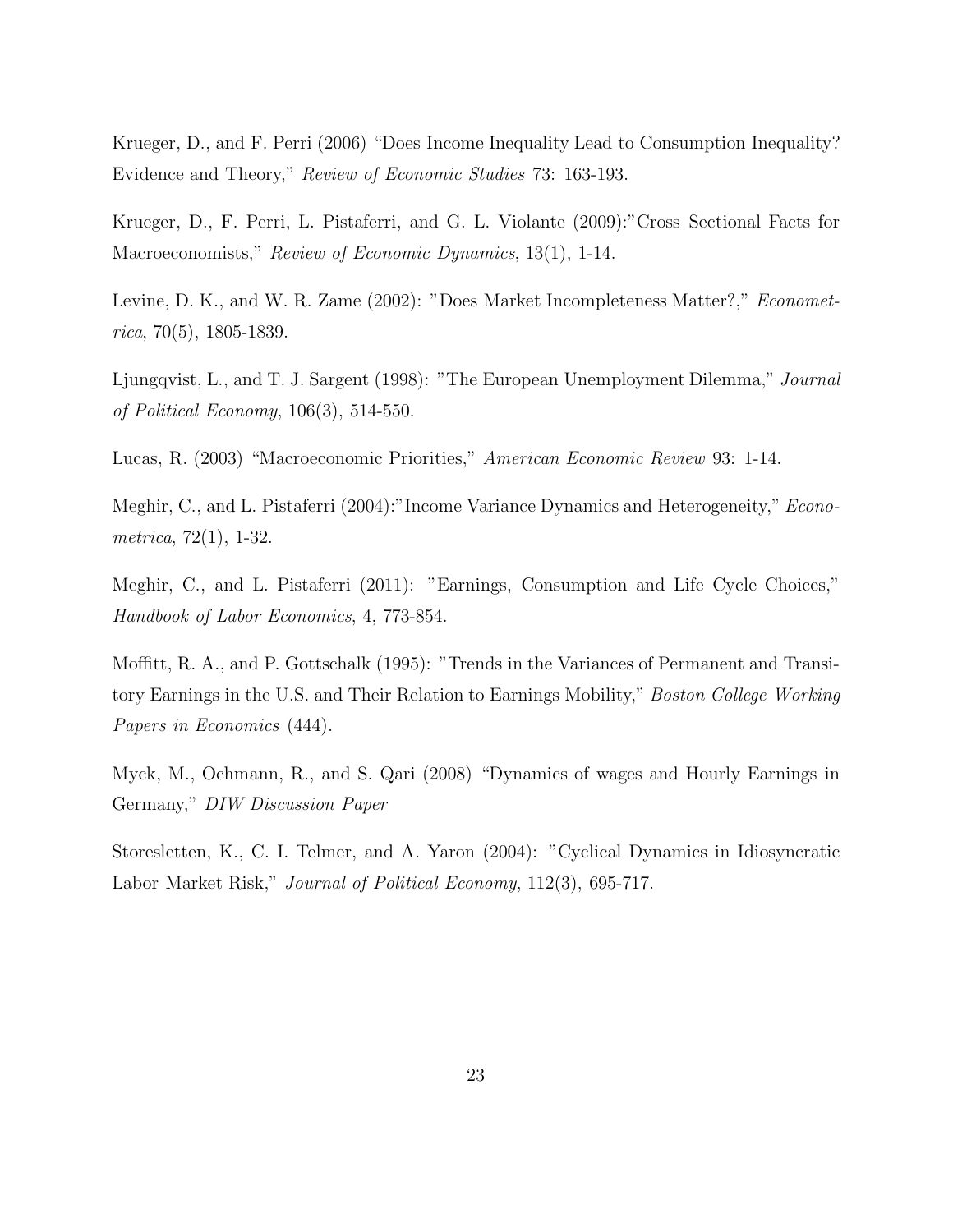

Figure 1: Estimated Variance of Residual Earnings in West Germany

Note: The hollow dots represent the estimated variance of transitory components, solid dots are the estimated yearly variance of permanent components, and the solid and dashed lines are the corresponding HP filtered trend of transitory and permanent components estimates.



Figure 2: Estimated Variance of Residual Earnings in East Germany

Note: The hollow dots represent the estimated variance of transitory components, solid dots are the estimated yearly variance of permanent components, and the solid and dashed lines are the corresponding HP filtered trend of transitory and permanent components estimates.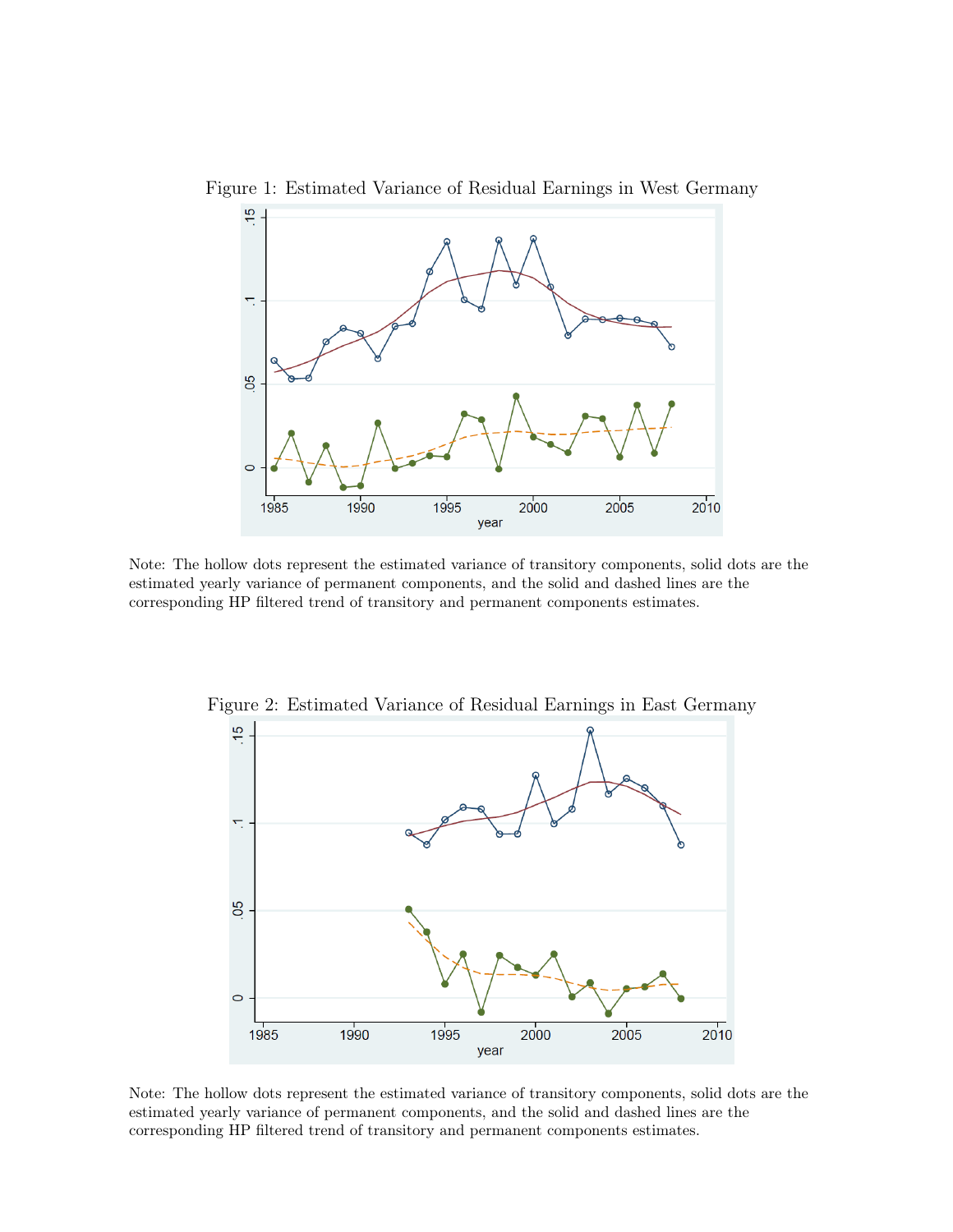

Figure 3: Variance of n-year changes in Residual Earnings in West Germany

Note: The solid and hollow dots show correspondingly the estimated variance of one-year and 5-year differences of residual incomes generated from the first stage regression.



Figure 4: Variance of n-year changes in Residual Earnings in East Germany

Note: The solid and hollow dots show correspondingly the estimated variance of one-year and 5-year differences of residual incomes generated from the first stage regression.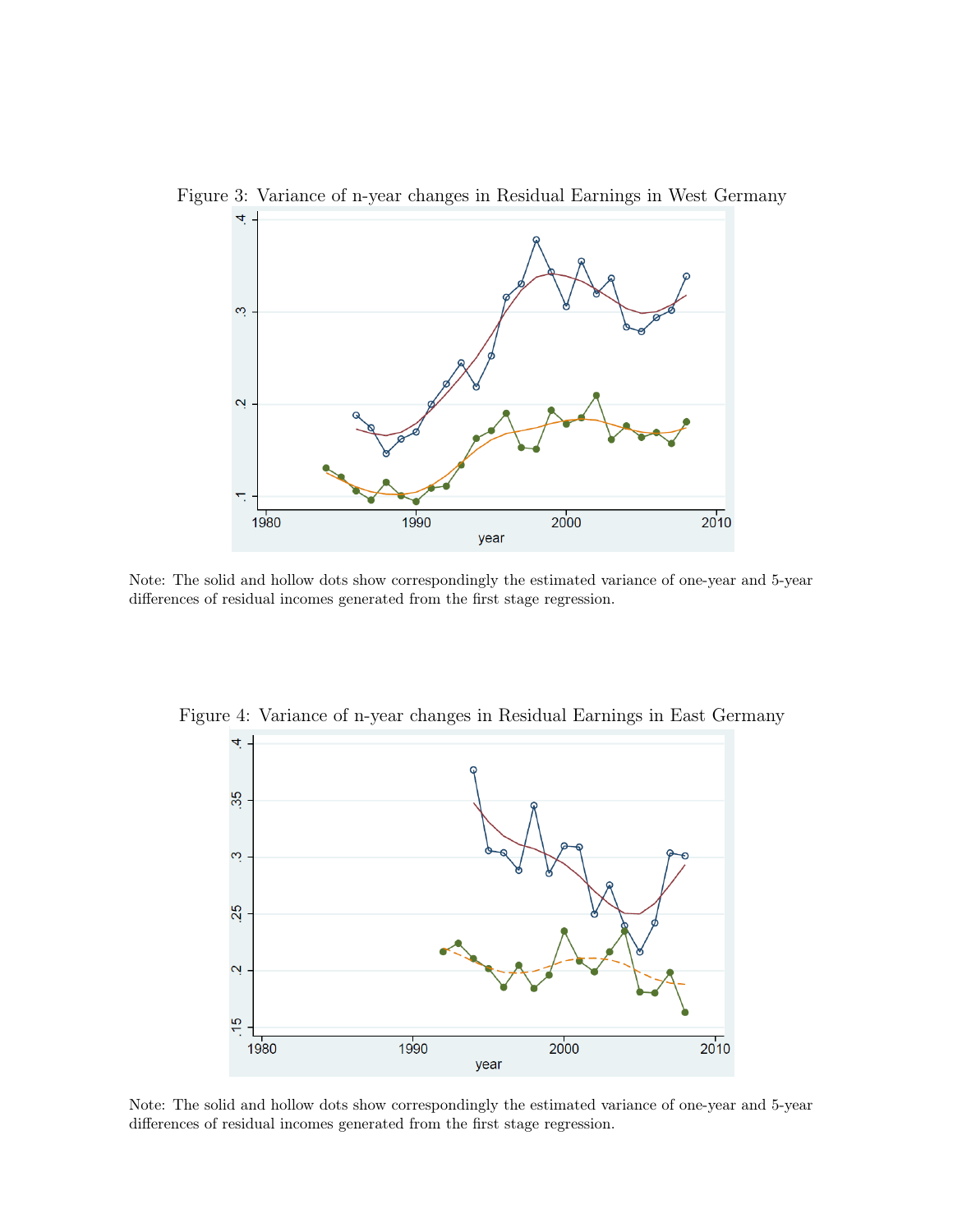

Figure 5: Export-to-GDP and Import-to-GDP Ratio in Germany

Figure 6: Estimated Variance of Residual Earnings for Males in West Germany



Note: The hollow dots represent the estimated variance of transitory components, solid dots are the estimated yearly variance of permanent components, and the solid and dashed lines are the corresponding HP filtered trend of transitory and permanent components estimates.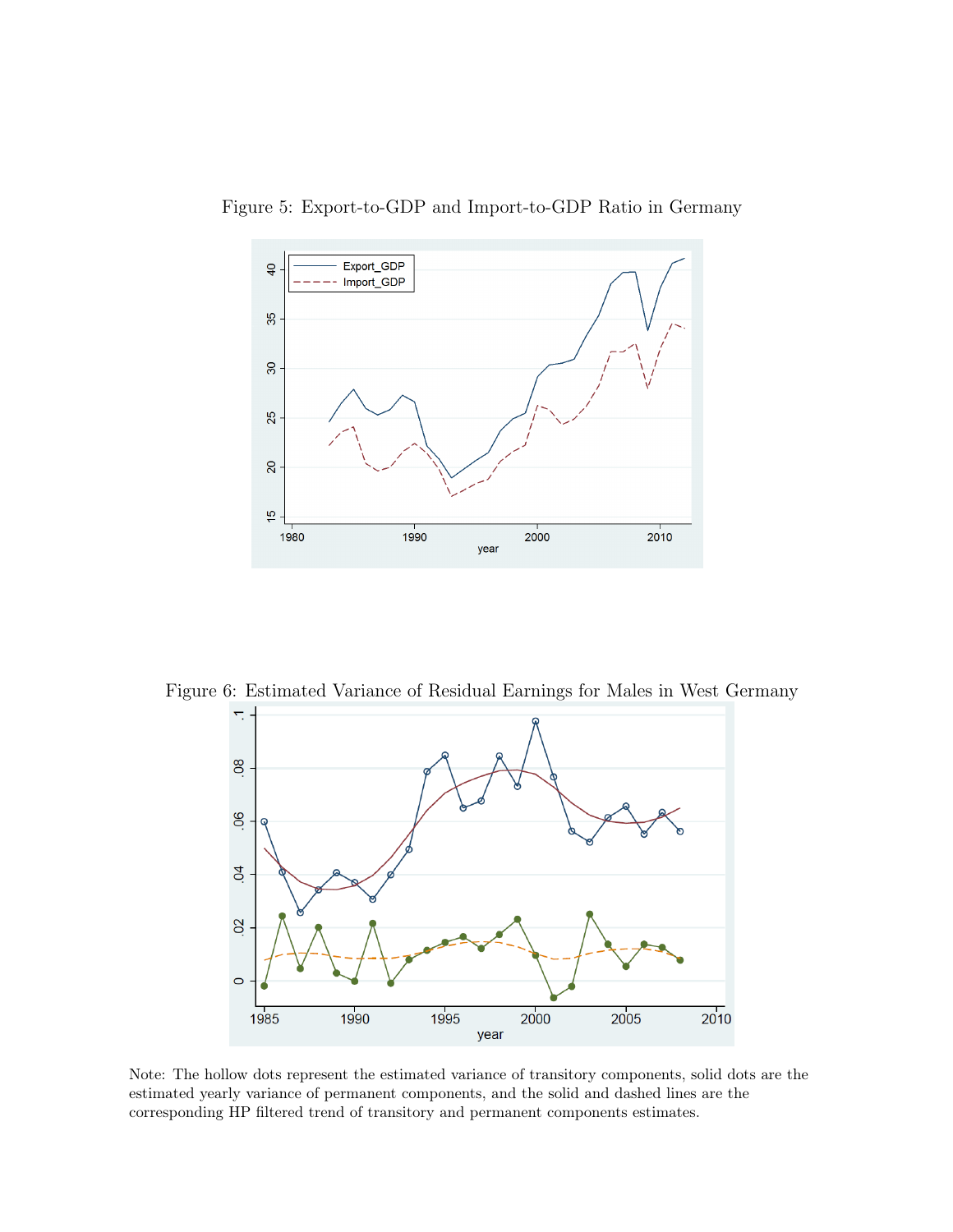

Figure 7: Estimated Variance of Residual Earnings for Females in West Germany

Note: The hollow dots represent the estimated variance of transitory components, solid dots are the estimated yearly variance of permanent components, and the solid and dashed lines are the corresponding HP filtered trend of transitory and permanent components estimates.

Figure 8: Estimated Variance of Residual Earnings in West Germany - no lower bound on wages



Note: The hollow dots represent the estimated variance of transitory components, solid dots are the estimated yearly variance of permanent components, and the solid and dashed lines are the corresponding HP filtered trend of transitory and permanent components estimates.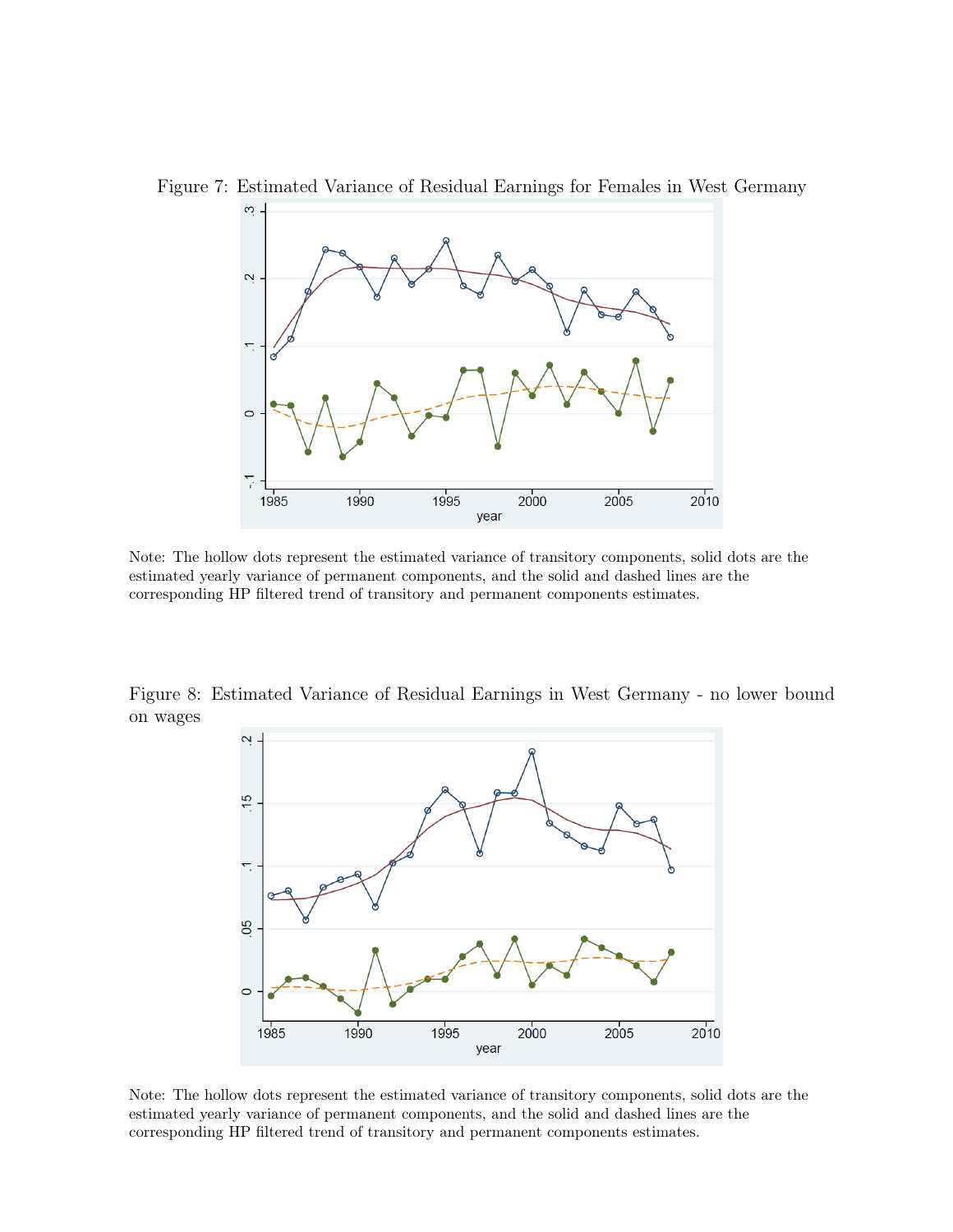



Note: The hollow dots represent the estimated variance of transitory components, solid dots are the estimated yearly variance of permanent components, and the solid and dashed lines are the corresponding HP filtered trend of transitory and permanent components estimates.

Figure 10: Estimated Variance of Residual Earnings in West Germany including selfemployment



Note: The hollow dots represent the estimated variance of transitory components, solid dots are the estimated yearly variance of permanent components, and the solid and dashed lines are the corresponding HP filtered trend of transitory and permanent components estimates.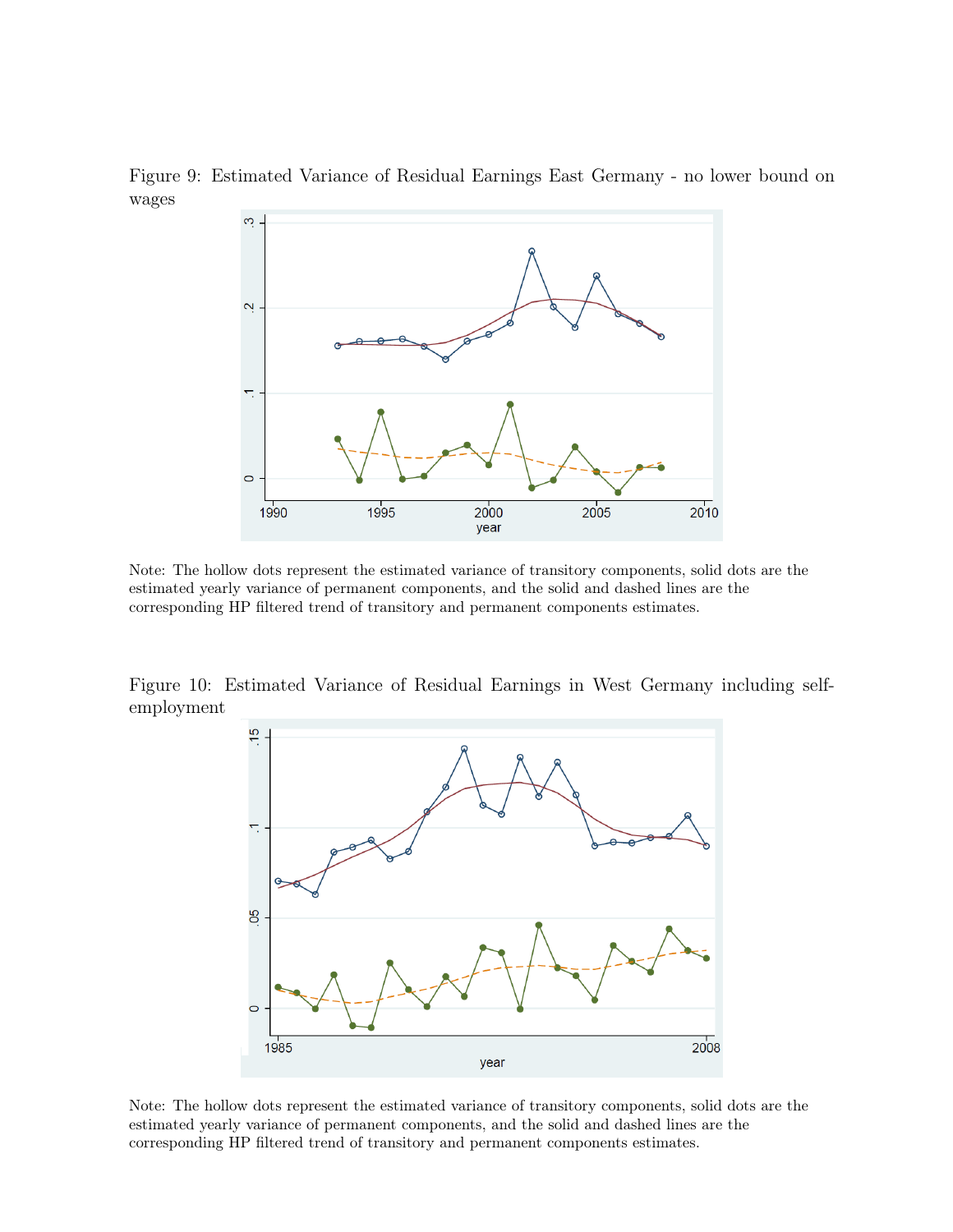

Figure 11: Estimated Variance of Residual Earnings in East Germany including selfemployment

Note: The hollow dots represent the estimated variance of transitory components, solid dots are the estimated yearly variance of permanent components, and the solid and dashed lines are the corresponding HP filtered trend of transitory and permanent components estimates.

Figure 12: Estimated Variance of Residual Earnings with MA-Component in West Germany



Note: The hollow dots represent the estimated variance of transitory components, solid dots are the estimated yearly variance of permanent components, and the solid and dashed lines are the corresponding HP filtered trend of transitory and permanent components estimates.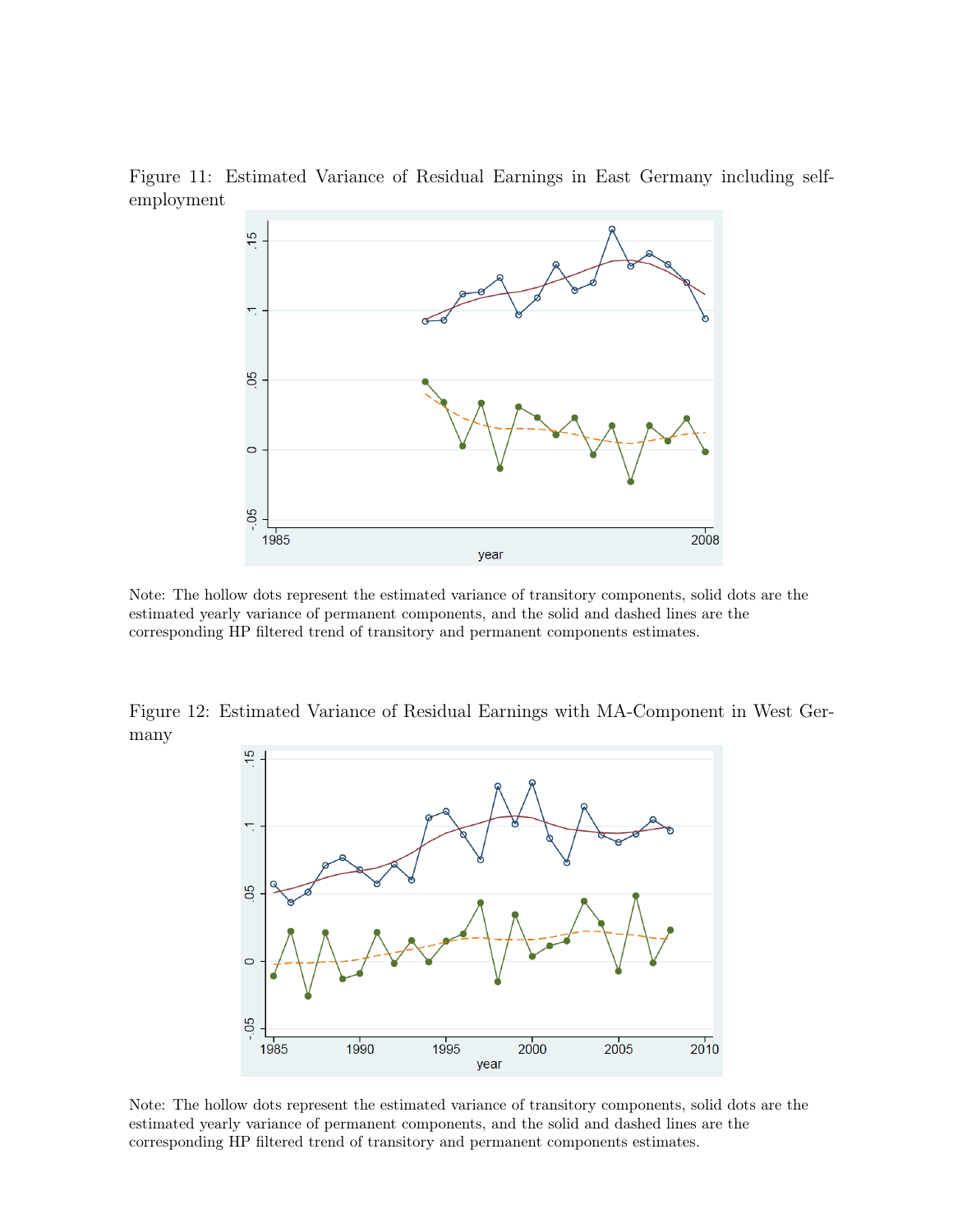

Note: the solid line represents connected means of real monthly labor income, the dashed line shows connected medians of real monthly labor income, the dash-dot line is the plot of average real monthly labor income reported by the German Federal Statistical Office.



Figure A.2: Mean and median of nominal income

Note: the solid line represents connected means of nominal monthly labor income, the dashed line shows connected medians of nominal monthly labor income, the dash-dot line is the plot of average nominal monthly labor income reported by the German Federal Statistical Office.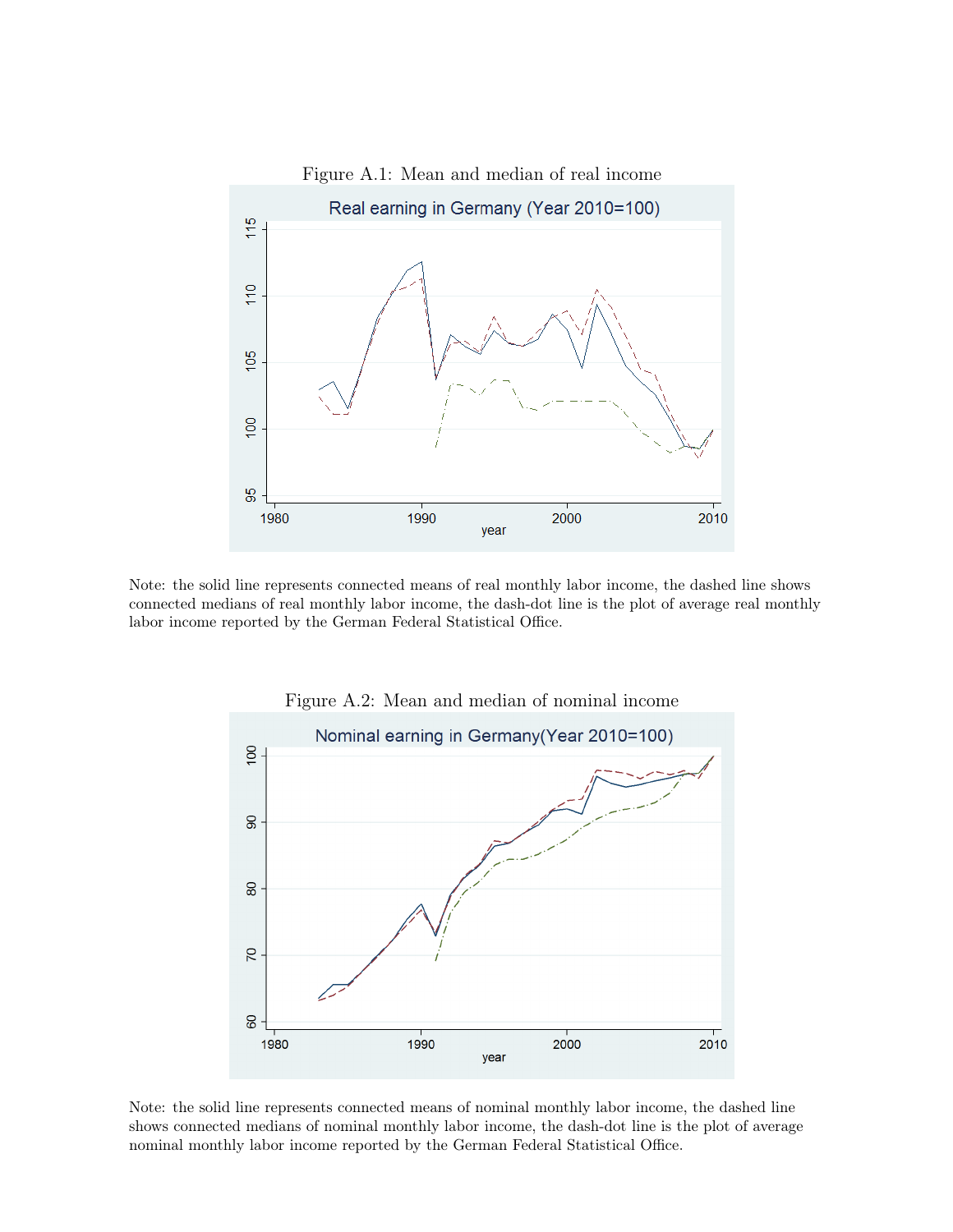| Table 1: Average of Estimated Variances of Residual Earnings |        |                                                     |                |  |  |  |  |
|--------------------------------------------------------------|--------|-----------------------------------------------------|----------------|--|--|--|--|
| Region                                                       |        | Subgroups Average estimates of Average estimates of |                |  |  |  |  |
|                                                              |        | transitory risk                                     | permanent risk |  |  |  |  |
| All                                                          | all    | 0.3038                                              | 0.1078         |  |  |  |  |
| West                                                         | Female | 0.3620                                              | 0.1208         |  |  |  |  |
|                                                              | Male   | 0.2416                                              | 0.1031         |  |  |  |  |
| East                                                         | Female | 0.4185                                              | 0.1625         |  |  |  |  |
|                                                              | Male   | 0.3064                                              | 0.1048         |  |  |  |  |

# Appendix

# A Descriptive Statistics and First Stage Regression

| race frist processes to consecute the second control consecutive |          |             |         |         |  |  |  |  |
|------------------------------------------------------------------|----------|-------------|---------|---------|--|--|--|--|
| Variable                                                         | Mean     | (Std. Dev.) | Min     | Max     |  |  |  |  |
| Family size                                                      | 2.831017 | 1.338483    |         | 14      |  |  |  |  |
| Years of education                                               | 12.09746 | 2.709664    |         | 18      |  |  |  |  |
| Ind. working hrs                                                 | 2043.418 | 642.8531    | 13      | 5965    |  |  |  |  |
| Ind. earning                                                     | 30069.63 | 20386.59    | 56.5213 | 1774492 |  |  |  |  |

Table A.1: Descriptive Statistics for Household Sample